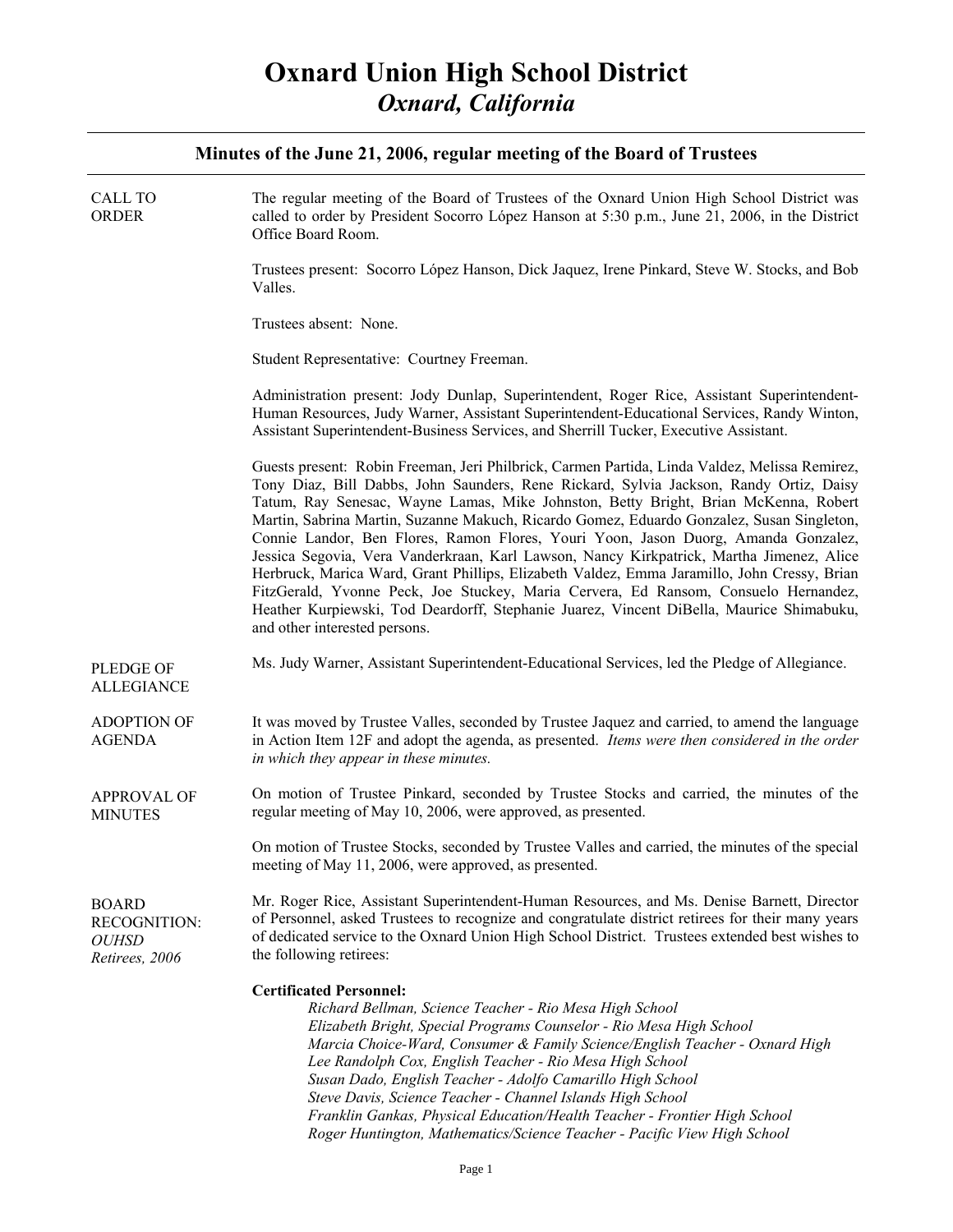#### **Minutes of the June 21, 2006, regular meeting of the Board of Trustees**  BOARD RECOGNITION: *OUHSD Retirees, 2006*  Continued  *Brian McKenna, English Teacher - Hueneme High School Marie Ortega, Special Education/Alternative Education Teacher - Oxnard High School Jeri Philbrick, Mathematics Teacher - Oxnard High School Joseph Grant Phillips, Mathematics Teacher - Rio Mesa High School Phyllis Ross, Teen Parent Program Teacher - Puente High School Maurice Shimabuku, English/ESL Teacher - Hueneme High School Joe Stuckey, Business Education Teacher - Channel Islands High School Linda Valdez, English/Staff Development Resource Teacher - District Office Judy Warner, Assistant Superintendent-Educational Services - District Office*  **Classified Personnel:**  *Diane Barton, School Secretary - Channel Islands High School Marilyn Goldammer, School Secretary - Adolfo Camarillo High School Alice Herbruck, Maintenance and Operations Clerk - District Office Emma Jaramillo, Nutrition Services Cook - Channel Islands High School Teodora Lopez, Attendance Caller - Channel Islands High School Generoso Oliveros, Custodian - Channel Islands High School Marie Carmen Partida, Paraeducator I - Adolfo Camarillo High School Victoria Smith, Textbook/Media Assistant - Rio Mesa High School Pauline Stump, Clerical Assistant III-IEP - Adolfo Camarillo High School Elizabeth Valdez, Paraeducator I - Channel Islands High School* On behalf of the Board, Trustee Pinkard thanked both certificated and classified retirees for their years of service, and stated they would be greatly missed by the entire district. *Enjoy your retirement!* CLOSED **SESSION** RECONVENE IN PUBLIC: REPORT OF CLOSED SESSION ACTION PUBLIC HEARING: *Budget of the Oxnard*  President López Hanson called for public comment prior to announcing that the Board was going into closed session to discuss confidential material relating to: Student Personnel [Education Code §35146, 48912, 48919] Conference with Legal Counsel - Anticipated Litigation [Government Code §54956.9(b)] Significant Exposure to Litigation from One Party to Tort Claim filed with the District pursuant to the Torts Claim Act. Tort Claims Filed by L.A. Builders, Inc. Against the District in Connection with the Modernization of Rio Mesa High School Public Employee Performance Evaluation [Government Code §54957] District Superintendent The Board reconvened in open session at 6:40 p.m. President López Hanson announced that Superintendent Jody Dunlap had received a positive evaluation and will remain in her current position as Superintendent of the Oxnard Union High School District. The Board will return to closed session at the end of the meeting. This being the time and date noticed, Board President López Hanson declared the public hearing to consider the Budget of the Oxnard Union High School District of Ventura County for the Year

Ms. Robin Freeman, Oxnard High School parent, educator and volunteer, expressed her appreciation for affording her daughter, Miss Courtney Freeman, and other students the opportunity to serve on the Board. She commended Trustees on some of the programs coming into place, particularly the academies and the Baccalaureate program, and asked Trustees to

Ending June 30, 2007, open. Hearing no comments, the public hearing was closed.

*Union High School District for the Year Ending June 30, 2007* 

AUDIENCE TO ADDRESS BOARD OF TRUSTEES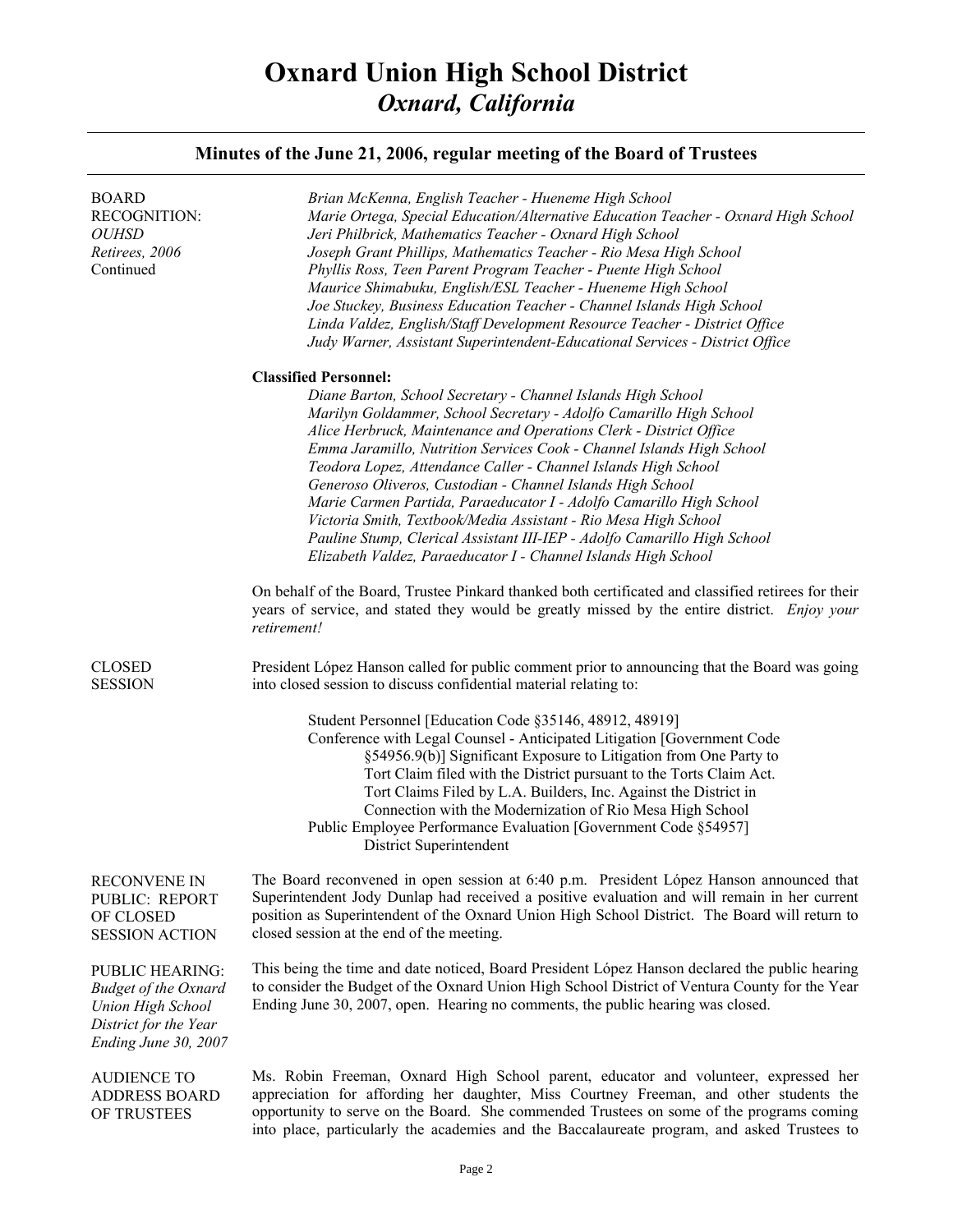| <b>AUDIENCE TO</b><br><b>ADDRESS BOARD</b><br>OF TRUSTEES<br>Continued | continue to meet the needs of students. She then thanked Principal James Edwards and the<br>Oxnard High School staff for a wonderful graduation ceremony and extended kudos to Mr.<br>Fundi Leghon and Mr. Bruce Edmiston for the musical portion of the ceremony. Ms. Freeman<br>concluded by stating that she hopes the Board will continue their support of the music programs<br>throughout the district.                                                                                                                                                                                                                                                                                                                                                                                                                                                                                           |
|------------------------------------------------------------------------|---------------------------------------------------------------------------------------------------------------------------------------------------------------------------------------------------------------------------------------------------------------------------------------------------------------------------------------------------------------------------------------------------------------------------------------------------------------------------------------------------------------------------------------------------------------------------------------------------------------------------------------------------------------------------------------------------------------------------------------------------------------------------------------------------------------------------------------------------------------------------------------------------------|
|                                                                        | Speaking as a group, Robert Martin, "RJ," graduate of Rio Mesa High School, and his family<br>were present to discuss the way that Valedictorians are chosen before all courses have been<br>completed and, secondly, that there is no mechanism by which students can contest grades. RJ<br>relayed his experience in not receiving an A grade from Ms. Pecht and his concern about the<br>"unchecked power" of teachers. He stated that Ms. Pecht clearly had her mind made up that he<br>was not going to be the Valedictorian. His sister, Sabrina Martin, stated she was the 2004<br>Valedictorian and also had Ms. Pecht for a teacher. She opined that based on RJ's essay, he<br>should have received an A grade. Suzanne Makuch, M.Ed., opined that the teacher was remiss<br>in not working with RJ to bring his grade up and that there was no resolution for him. The<br>family asked that: |
|                                                                        | The Valedictorian not be announced until final exams are graded.<br>$\bullet$                                                                                                                                                                                                                                                                                                                                                                                                                                                                                                                                                                                                                                                                                                                                                                                                                           |
|                                                                        | All exam papers be returned to students after being graded.                                                                                                                                                                                                                                                                                                                                                                                                                                                                                                                                                                                                                                                                                                                                                                                                                                             |
|                                                                        | Conflict resolution be instituted so that if a student is treated unfairly by the teacher,<br>there is a grievance process.                                                                                                                                                                                                                                                                                                                                                                                                                                                                                                                                                                                                                                                                                                                                                                             |
|                                                                        | If a grade is questioned, the Principal needs to appoint an "independent reviewer."<br>Board President López Hanson asked Superintendent Dunlap to look into this situation.                                                                                                                                                                                                                                                                                                                                                                                                                                                                                                                                                                                                                                                                                                                            |
|                                                                        | The following students/parents spoke and provided petitions in support of Mr. Tom Ito to<br>continue as Assistant Principal at Channel Islands High School:<br>Ricardo Gomez, Incoming Senior at Channel Islands High School<br>Eduardo Gonzalez, Incoming Senior at Channel Islands High School<br>Susan Singleton, Parent of CIHS graduate and current student<br>Melissa Ramirez, Incoming Senior at Channel Islands High School<br>Connie Landor, Parent<br>Martha Jimenez Ito                                                                                                                                                                                                                                                                                                                                                                                                                      |
|                                                                        | The following students/parents spoke and provided petitions in support of Ms. Yolanda Barreto-<br>Flores to continue as Counselor at Oxnard High School:<br>Ben Flores, Incoming Senior at Oxnard High School<br>Ramon Flores, Parent of OHS Student<br>Youri Yoon, Oxnard High School Graduate<br>Jason Duorg, Incoming Senior at Oxnard High School<br>Amanda Gonzalez, OHS Student<br>Jessica Segovia, OHS Graduate<br>Vera Vanderkraan, OHS Student                                                                                                                                                                                                                                                                                                                                                                                                                                                 |
|                                                                        | Representing the Rio Mesa High School Music Boosters, Mr. Karl Lawson and Ms. Nancy<br>Kirkpatrick presented the first repayment check, due June 30, for their half of the new RMHS<br>band uniforms. Mr. Lawson commended Vern Wojciechowski and Randy Winton for their<br>assistance in reducing the price of the uniforms. While the RMHS music director is leaving,<br>they look forward to hiring a new director, and thanked Principal Rene Rickard and Trustees for<br>their continued support of music as an integral part of the educational program at Rio Mesa High<br>School.                                                                                                                                                                                                                                                                                                               |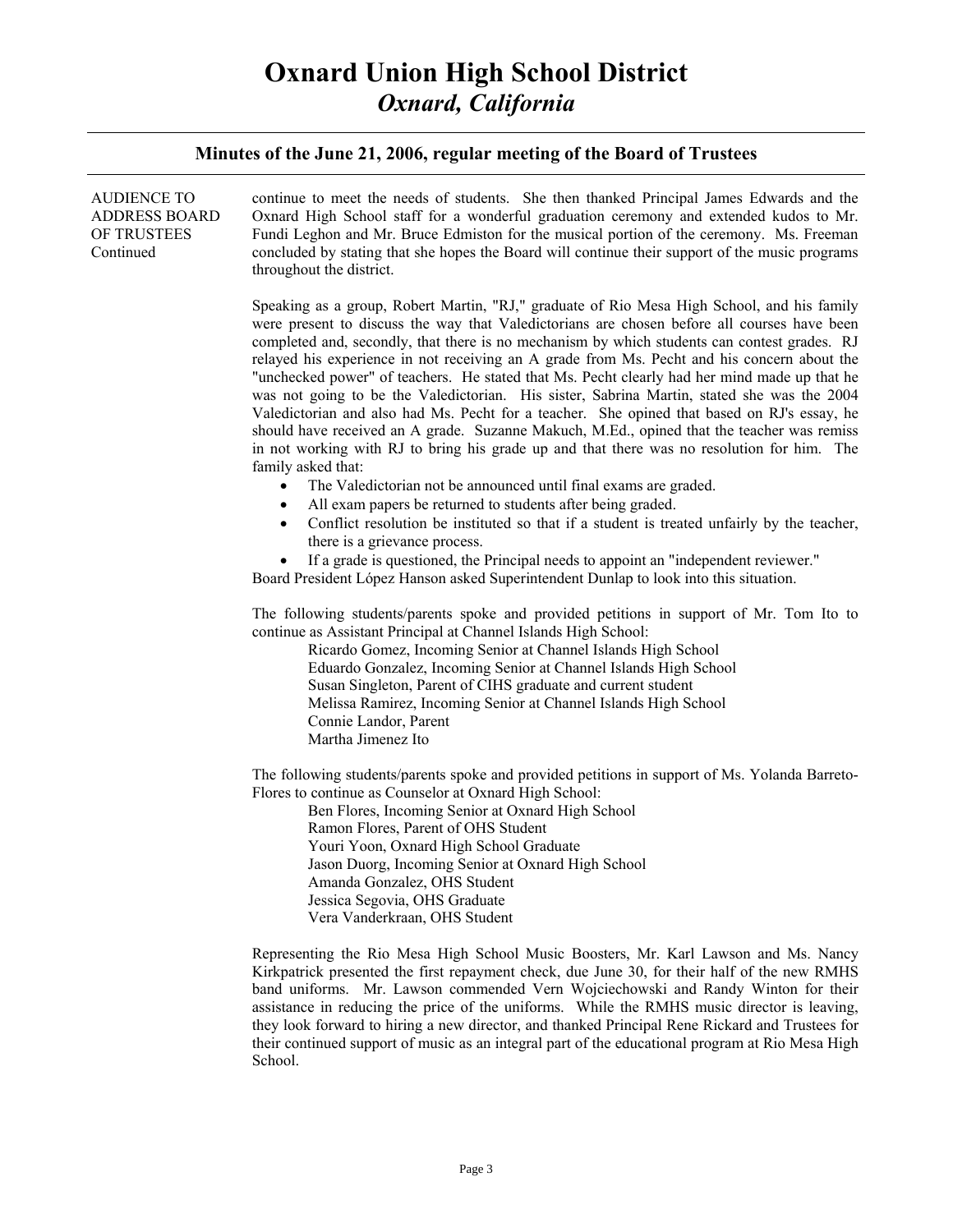| <b>BOARD</b><br><b>RECOGNITION:</b><br>Class of 2006<br><i>Valedictorians.</i><br>Salutatorians, and<br>Top Scholars | Assistant Superintendent-Educational Services Judy Warner stated that it was her privilege this<br>evening to recognize and congratulate the following top scholars, along with Trustees and staff: |                                                                                                                                                                                                                                                                                                         |  |
|----------------------------------------------------------------------------------------------------------------------|-----------------------------------------------------------------------------------------------------------------------------------------------------------------------------------------------------|---------------------------------------------------------------------------------------------------------------------------------------------------------------------------------------------------------------------------------------------------------------------------------------------------------|--|
|                                                                                                                      | ADOLFO CAMARILLO HIGH SCHOOL<br>Co-Valedictorians<br>Justin Lind<br><b>Stacey Phung</b><br>Tiffany Phung<br>Frances Pillsbury<br>Carla Pinuelas<br>Ted Price<br>Samantha Satow<br>Evelina Sfetcu    | Parents Eric and Susan Lind<br>Parents Kai and Siuyi Phung<br>Parents Kai and Siuyi Phung<br>Parents John and Rebecca Pillsbury<br><b>Parent Christy Pinuelas</b><br>Parents Gina and Vance Kalcic<br><b>Parents Ted and Ruth Price</b><br><b>Parent Sharon Satow</b><br>Parents Ion and Mihaela Sfetcu |  |
|                                                                                                                      | <b>Holly Singer</b><br>Warren Taylor                                                                                                                                                                | Parents Jeffrey and Lisa Trigilio<br>Parents Kenneth and Bonnie Taylor                                                                                                                                                                                                                                  |  |
|                                                                                                                      | <b>CHANNEL ISLANDS HIGH SCHOOL</b><br>Co-Valedictorians                                                                                                                                             |                                                                                                                                                                                                                                                                                                         |  |
|                                                                                                                      | Fernalie Del Rosario Aranzazu                                                                                                                                                                       | Parents Felicisino and Esperanza Aranzazu                                                                                                                                                                                                                                                               |  |
|                                                                                                                      | Dorinamarie Padilla                                                                                                                                                                                 | Parents Antonio and Hermalinda Padilla                                                                                                                                                                                                                                                                  |  |
|                                                                                                                      | <b>FRONTIER HIGH SCHOOL</b><br>Top Scholar                                                                                                                                                          |                                                                                                                                                                                                                                                                                                         |  |
|                                                                                                                      | Laura Vasquez                                                                                                                                                                                       | Parents Francisco and Maria Vasquez                                                                                                                                                                                                                                                                     |  |
|                                                                                                                      | <b>HUENEME HIGH SCHOOL</b><br>Valedictorian                                                                                                                                                         |                                                                                                                                                                                                                                                                                                         |  |
|                                                                                                                      | Abigail Vera<br>Co-Salutatorians                                                                                                                                                                    | Parent Cynthia Vera                                                                                                                                                                                                                                                                                     |  |
|                                                                                                                      | Teresa Gonzalez                                                                                                                                                                                     | Parents Manuel and Maria Gonzalez                                                                                                                                                                                                                                                                       |  |
|                                                                                                                      | <b>Saul Torres</b>                                                                                                                                                                                  | <b>Parents Jose and Maria Torres</b>                                                                                                                                                                                                                                                                    |  |
|                                                                                                                      | <b>OXNARD HIGH SCHOOL</b><br>Valedictorian                                                                                                                                                          |                                                                                                                                                                                                                                                                                                         |  |
|                                                                                                                      | Elizabeth Maxim                                                                                                                                                                                     | <b>Parents Frank and Charaline Maxim</b>                                                                                                                                                                                                                                                                |  |
|                                                                                                                      | Salutatorian<br><b>Bryant Ramirez</b>                                                                                                                                                               | Parent Leila Ramirez                                                                                                                                                                                                                                                                                    |  |
|                                                                                                                      |                                                                                                                                                                                                     |                                                                                                                                                                                                                                                                                                         |  |
|                                                                                                                      | PACIFICA HIGH SCHOOL<br>Co-Valedictorians                                                                                                                                                           |                                                                                                                                                                                                                                                                                                         |  |
|                                                                                                                      | <b>Edward Gonzales</b><br>Wesley Kimbrell                                                                                                                                                           | Parents Edgardo and Debora Gonzales<br>Parents Steve and Ann Kimbrell                                                                                                                                                                                                                                   |  |
|                                                                                                                      | Sarah Luna                                                                                                                                                                                          | Parents Victor and Laura Luna                                                                                                                                                                                                                                                                           |  |
|                                                                                                                      | Evelyn Nguyen                                                                                                                                                                                       | Parents Tin and Xuan Nguyen                                                                                                                                                                                                                                                                             |  |
|                                                                                                                      | PUENTE HIGH SCHOOL                                                                                                                                                                                  |                                                                                                                                                                                                                                                                                                         |  |
|                                                                                                                      | Top Scholar<br>Ana Barranco                                                                                                                                                                         | Parent Humberto Gaspar                                                                                                                                                                                                                                                                                  |  |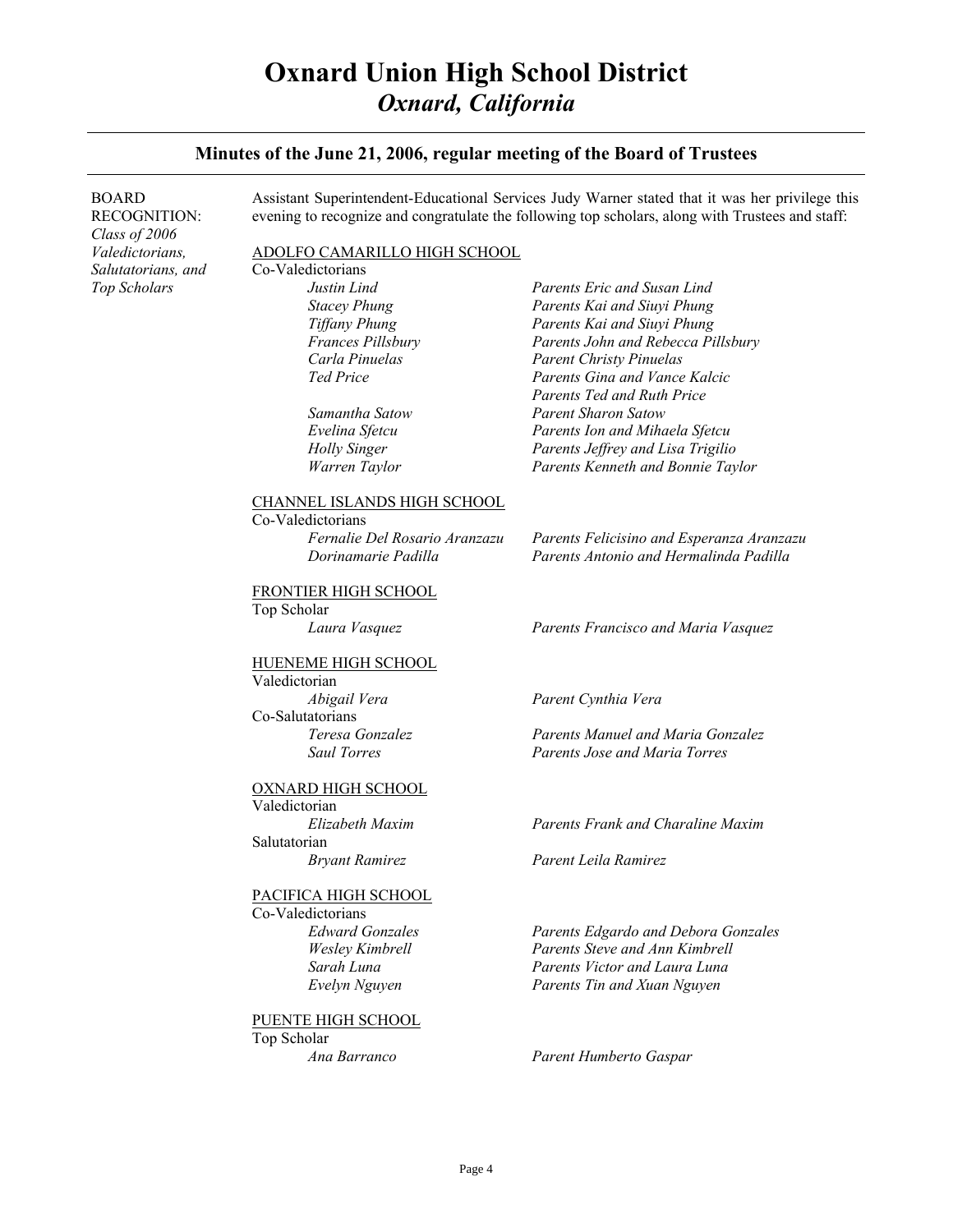| <b>BOARD</b><br><b>RECOGNITION:</b><br>Class of 2006<br>Valedictorians,<br>Salutatorians, and<br>Top Scholars<br>Continued | RIO MESA HIGH SCHOOL<br>Valedictorian<br>Meghan Moore<br>Co-Salutatorians<br>Gail Gramacki<br>Robert Martin                                                                                                                                                                                                                                                                                                                                                                                                                                                                 | <b>Parent Connie Moore</b><br>Parents James and Karen Gramacki<br>Parents Robert and Kathy Martin                                                                                                                                                                                                                                                                                                                                                                                                                                                                                                                                                                                                                                                                                                                                                                                                  |
|----------------------------------------------------------------------------------------------------------------------------|-----------------------------------------------------------------------------------------------------------------------------------------------------------------------------------------------------------------------------------------------------------------------------------------------------------------------------------------------------------------------------------------------------------------------------------------------------------------------------------------------------------------------------------------------------------------------------|----------------------------------------------------------------------------------------------------------------------------------------------------------------------------------------------------------------------------------------------------------------------------------------------------------------------------------------------------------------------------------------------------------------------------------------------------------------------------------------------------------------------------------------------------------------------------------------------------------------------------------------------------------------------------------------------------------------------------------------------------------------------------------------------------------------------------------------------------------------------------------------------------|
| <b>BOARD</b><br><b>RECOGNITION:</b><br>2005-06 CIF<br>Champions                                                            |                                                                                                                                                                                                                                                                                                                                                                                                                                                                                                                                                                             | Mr. Tony Diaz, Director of Interscholastic Athletics, reported his pleasure in being able to<br>recognize CIF Track and Field champions, and called on Mr. Brian FitzGerald, Rio Mesa High<br>School Director of Athletics. Mr. FitzGerald reported on an outstanding year in Track and Field<br>and asked Trustees to recognize the following athletes, along with their parents:<br>Josh Harrison, CIF Southern Section Masters Champion in the Long Jump<br>Lauren Reid, CIF Southern Section Division II in the Long Jump<br>Girls' 4X100 Relay Team, CIF Southern Section Division II Champions<br>Saraina Hedgepeth, County leader in 200 meter - 5 <sup>th</sup> in CIF in the 200<br>Takiyah Cotton, PVL Championship 4X400 meter team<br>Mariyah Lee, PVL Championship 4X400 meter team - 5 <sup>th</sup> in CIF 100<br>Michelle Poindexter, PVL Championship 4X100 and 4X400 relay teams |
| <b>BOARD</b><br><b>RECOGNITION:</b><br>Future Administrators'<br><b>Academy Graduates</b>                                  | Valdez assisted in recognizing the following academy graduates:<br>Tricia Brownstein<br>Vanessa Calderon<br>Maria Cervera<br>Vincent DiBella<br>Mildred Estrada<br><b>Bill Garner</b><br>Xochitl Gomez<br>Alicia Guerra                                                                                                                                                                                                                                                                                                                                                     | Mr. Roger Rice, Assistant Superintendent-Human Resources, reported briefly on the district's<br>Future Administrators' Academy and asked that Trustee take a few minutes to honor these<br>individuals who increase leadership capacity at the sites. Mr. Mike Johnston and Ms. Linda<br>Carie Hill<br>Stephanie Juarez<br>Ivan Kozin<br><b>Trestina Leornas</b><br>Sierra Meyers<br>Jerry Mingus<br>Ed Ransom<br>Linda Valdez                                                                                                                                                                                                                                                                                                                                                                                                                                                                     |
| <b>INTRODUCTION OF</b><br><b>NEW STUDENT</b><br><b>REPRESENTATIVE</b><br>TO THE BOARD OF<br><b>TRUSTEES, 2006-07</b>       | Mr. Tony Diaz, Director of Interscholastic Athletics, reported on his leadership with the district's<br>Directors of Activities and the Oxnard District Council. Members of ODC recently elected Miss<br>Melissa Ramirez to serve as the 2006-07 Student Representative to the Board of Trustees. Mr.<br>Diaz introduced Melissa and reported that she will be a senior at Channel Islands High School.<br>She is active on the School Site Council, as well as the school newspaper. Melissa said she<br>looks forward to being the "voice" of student concerns next year. |                                                                                                                                                                                                                                                                                                                                                                                                                                                                                                                                                                                                                                                                                                                                                                                                                                                                                                    |
| <b>STUDENT</b><br><b>REPRESENTATIVE</b><br>TO THE BOARD OF<br><b>TRUSTEES</b>                                              |                                                                                                                                                                                                                                                                                                                                                                                                                                                                                                                                                                             | Miss Courtney Freeman, in her last report to the Board, thanked Trustees and staff. She stated<br>that she has had an amazing time this past year that included many great opportunities and<br>experiences. On behalf of Trustees and staff, Superintendent Dunlap told Courtney she had done<br>an outstanding job and was involved in the district on behalf of students. She wished Courtney<br>the best of luck at the University of Nevada and asked that she keep in touch. Courtney was<br>presented with a certificate of appreciation, along with her Board picture and deskplate.                                                                                                                                                                                                                                                                                                       |
| END-OF-YEAR<br><b>REPORT</b>                                                                                               | stressed. Over 3,000 seniors graduated.<br>successful year.                                                                                                                                                                                                                                                                                                                                                                                                                                                                                                                 | Superintendent Dunlap thanked Board members, Assistant Superintendents, certificated and<br>classified staff, parents, community members and, most especially, students for making the past<br>year an outstanding year. Student academic achievement and extra curricular activities are<br>She stated that she is extremely proud of the<br>accomplishment and efforts of everyone associated with the district and looks forward to another                                                                                                                                                                                                                                                                                                                                                                                                                                                     |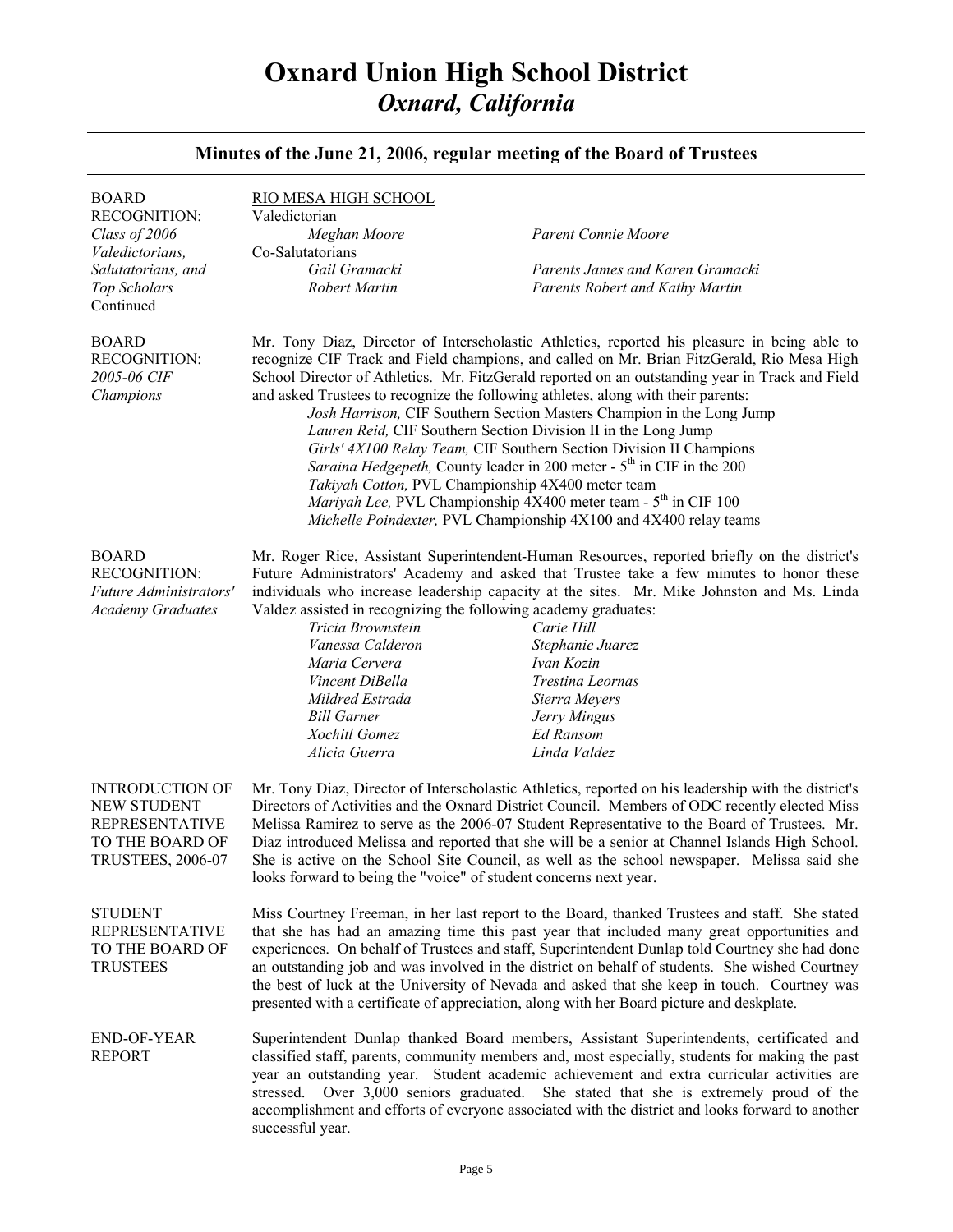| Minutes of the June 21, 2006, regular meeting of the Board of Trustees |                                                                                                                                                                                                                                                                                                                                                                                                                                                                                                                                                                      |  |
|------------------------------------------------------------------------|----------------------------------------------------------------------------------------------------------------------------------------------------------------------------------------------------------------------------------------------------------------------------------------------------------------------------------------------------------------------------------------------------------------------------------------------------------------------------------------------------------------------------------------------------------------------|--|
| <b>CONSENT</b><br><b>CALENDAR</b>                                      | Trustee Jaquez moved that Consent Calendar Item 11KK be pulled and that the Consent<br>Calendar be approved, as amended. There was no second and the motion failed.                                                                                                                                                                                                                                                                                                                                                                                                  |  |
|                                                                        | Trustee Pinkard moved that the Consent Calendar Items be approved, as presented. Trustee<br>Valles seconded, and the motion carried 4-1 (Trustee Jaquez opposed).                                                                                                                                                                                                                                                                                                                                                                                                    |  |
| Certificated<br>Personnel                                              | Consideration to Authorize Teaching Assignment by Board Authorization<br>That the following individuals, having completed at least 9 units of upper division or 18 semester<br>units of coursework, be approved to teach in the designated subject, pursuant to Education Code<br>§44263:                                                                                                                                                                                                                                                                            |  |
|                                                                        | Kevin Callaway, Chemistry, 32 semester units<br>Will Yount, Social Science, 18 semester units<br>Lorraine Wood-Newberry, Chemistry, 20 semester units<br>Amy Dingee, Physical Science, 18 semester units<br>Gerri Hickenbottom, English, 18 semester units<br>Diane Winter, Chemistry, 18 semester units                                                                                                                                                                                                                                                             |  |
|                                                                        | Employment<br>Kim Baker, Assistant Principal, effective 07/03/06                                                                                                                                                                                                                                                                                                                                                                                                                                                                                                     |  |
|                                                                        | Employment of First Year Probationary Teachers, effective August 25, 2006<br>Leah Calote, English<br>Scott Dunst, Social Science<br>Mariel Kaikiana, Mathematics<br>Hoang-Yen Lam, Mathematics<br>Ida Lange, Consumer and Family Sciences<br>Lise Lange, English<br>Christina Maggio, English<br>Myra Medrano, Mathematics<br>Kelly O'Donnoghue, English<br>Thomas Pavia, Performing Arts<br>Maron Pettes, Science<br>Helen Reese, Science<br>William Smuck, English<br>Renee Thomas, Mathematics<br>Declination of Employment<br>Richard W. Mohney, English teacher |  |
|                                                                        | Reclassification<br>Carie Hill, from English teacher to English teacher (.6 FTE)/Dean of Student<br>Accountability (.4 FTE), effective 07/03/06                                                                                                                                                                                                                                                                                                                                                                                                                      |  |
|                                                                        | Release of Temporary Teachers<br>Anastacio Masones, Special Education teacher                                                                                                                                                                                                                                                                                                                                                                                                                                                                                        |  |
|                                                                        | Request for Leave Without Pay, 2006-07 School Year<br>Mary Anne Rooney, Adult School teacher, effective 05/30/06                                                                                                                                                                                                                                                                                                                                                                                                                                                     |  |
|                                                                        | Request for Part-time Service Leave, 2006-07 School Year<br>Nancy Cook, Visual Arts teacher, from 100 to 80 percent assignment                                                                                                                                                                                                                                                                                                                                                                                                                                       |  |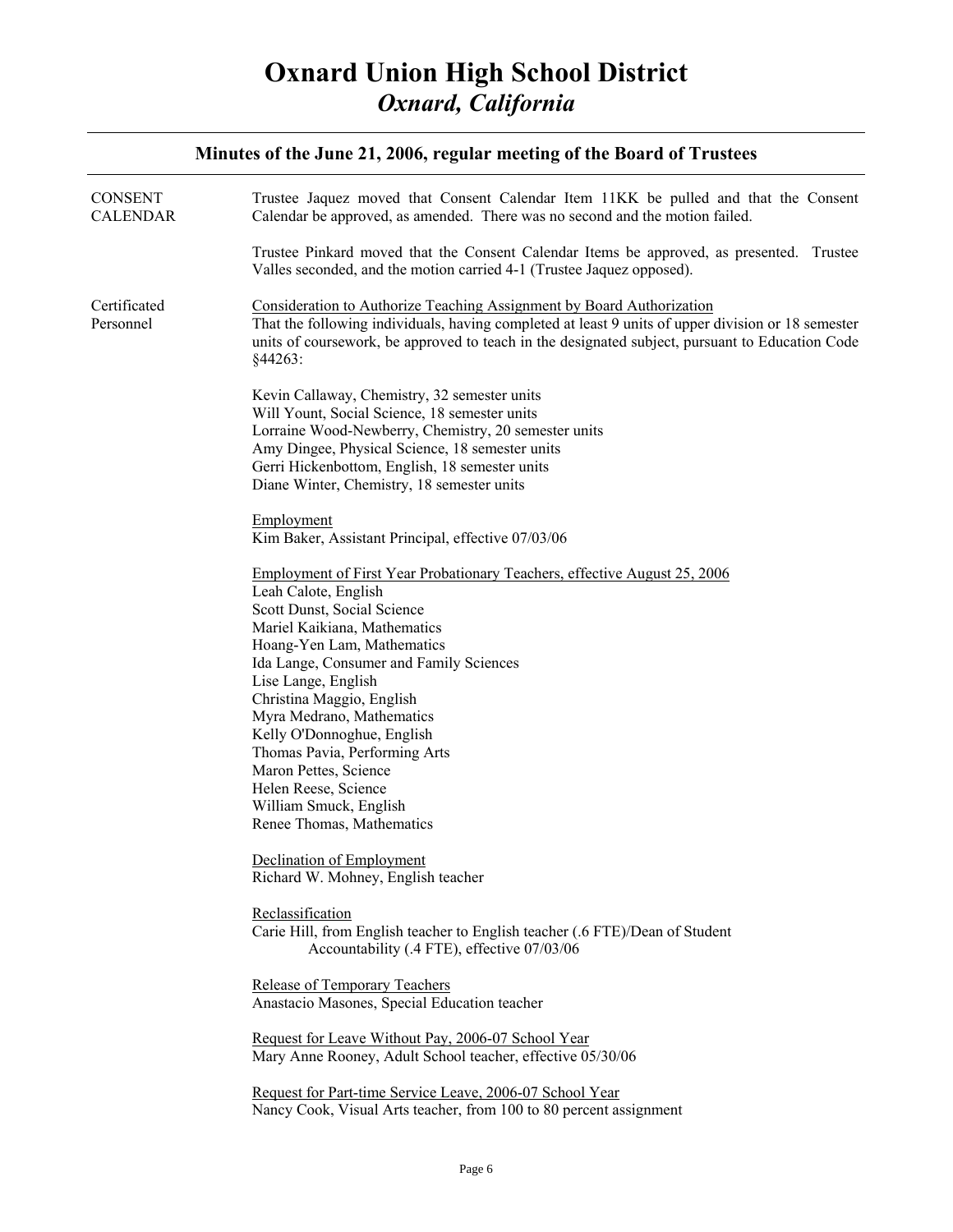| Certificated<br>Personnel | Request for Sabbatical Leave for the Purpose of Professional Study, 2006-07 School Year<br>Teresita C. Gomez, School Psychologist                                                                                                                                                                                                                                                                                                                                                                        |
|---------------------------|----------------------------------------------------------------------------------------------------------------------------------------------------------------------------------------------------------------------------------------------------------------------------------------------------------------------------------------------------------------------------------------------------------------------------------------------------------------------------------------------------------|
| Continued                 | Retirement<br>Marcia Choice-Ward, English teacher, effective 06/17/06<br>Joseph Grant Phillips, Mathematics/Social Science teacher, effective 06/17/06<br>Phyllis Ross, Special Education teacher, effective 06/17/06<br>Ron Sado, Industrial Arts teacher, effective 06/17/06<br>Marie Serrano Ortega, Special Education teacher, effective 07/01/06<br>Judy Warner, Assistant Superintendent-Educational Services, effective 06/30/06                                                                  |
|                           | Resignation<br>Analese Alvarez, Performing Arts teacher, effective 06/17/06<br>Sarah M. Burns, English teacher, effective 06/17/06<br>Howard Davis, Social Science teacher/Athletic Director, effective 06/17/06<br>Yvonne Franz, Visually Impaired teacher, effective 06/17/06<br>Laura Galido, Director of Assessment and Accountability, effective 06/30/06<br>Susana Luna, Mathematics teacher, effective 06/17/06<br>Michael Martinez, Administrator on Special Assignment-NCLB, effective 06/30/06 |
| Classified<br>Personnel   | Employment<br>Martha Munding, Career Center Technician, effective 08/25/06 (due to resignation)<br>Craig Kotake, Staff Accountant, effective 06/26/06<br>Puneet Sharma, Director of Information Technology, effective 07/03/06<br>Rochelle Sullivan, Clerical Assistant I, effective 08/28/06<br>Diana Villanueva, Guidance Technician, effective 09/01/05                                                                                                                                               |
|                           | Ratification of Employment<br>Amanda Maulhardt, Textbook/Media Assistant, effective 05/16/06<br>Regina Petti, Textbook/Media Assistant, effective 06/05/06<br>Jonathan Powell, Paraeducator IV, effective 06/12/06<br>Susan Robles, School Secretary, effective 06/12/06                                                                                                                                                                                                                                 |
|                           | Reclassification<br>Sherwin Copon, from Nutrition Services Assistant I to Nutrition Services Cook,<br>effective $09/01/06$<br>Sheila Fudge, from Director's Secretary to Attendance Specialist, effective 06/01/06<br>Sylvia Jasso, from Paraeducator I to Clerical Assistant III - IEP, effective 05/22/06<br>Johnny Zaragosa, from Bus Driver/Grounds Maintenance Worker to Grounds Maintenance<br>Worker, effective 06/12/06                                                                          |
|                           | Request for Leave of Absence Without Pay<br>Sue Dalton, Paraeducator II, effective 09/01/06<br>Ivan Garcia, Custodian, effective 08/18/06<br>Candace Holt, Paraeducator I, effective 05/10/06                                                                                                                                                                                                                                                                                                            |
|                           | Resignation<br>Adriana Barajas, EDP Terminal Operator - Attendance, effective 06/04/06<br>Jane Buratti, Paraeducator I, effective 06/16/06<br>Manuel Capilla, Campus Supervisor, effective 06/15/06<br>Tiffany Gray, Clerical Assistant III - Attendance, effective 06/30/06<br>Ernesto Perez, Grounds Maintenance Worker, effective 06/08/06<br>April Robledo, Paraeducator I, effective 06/16/06                                                                                                       |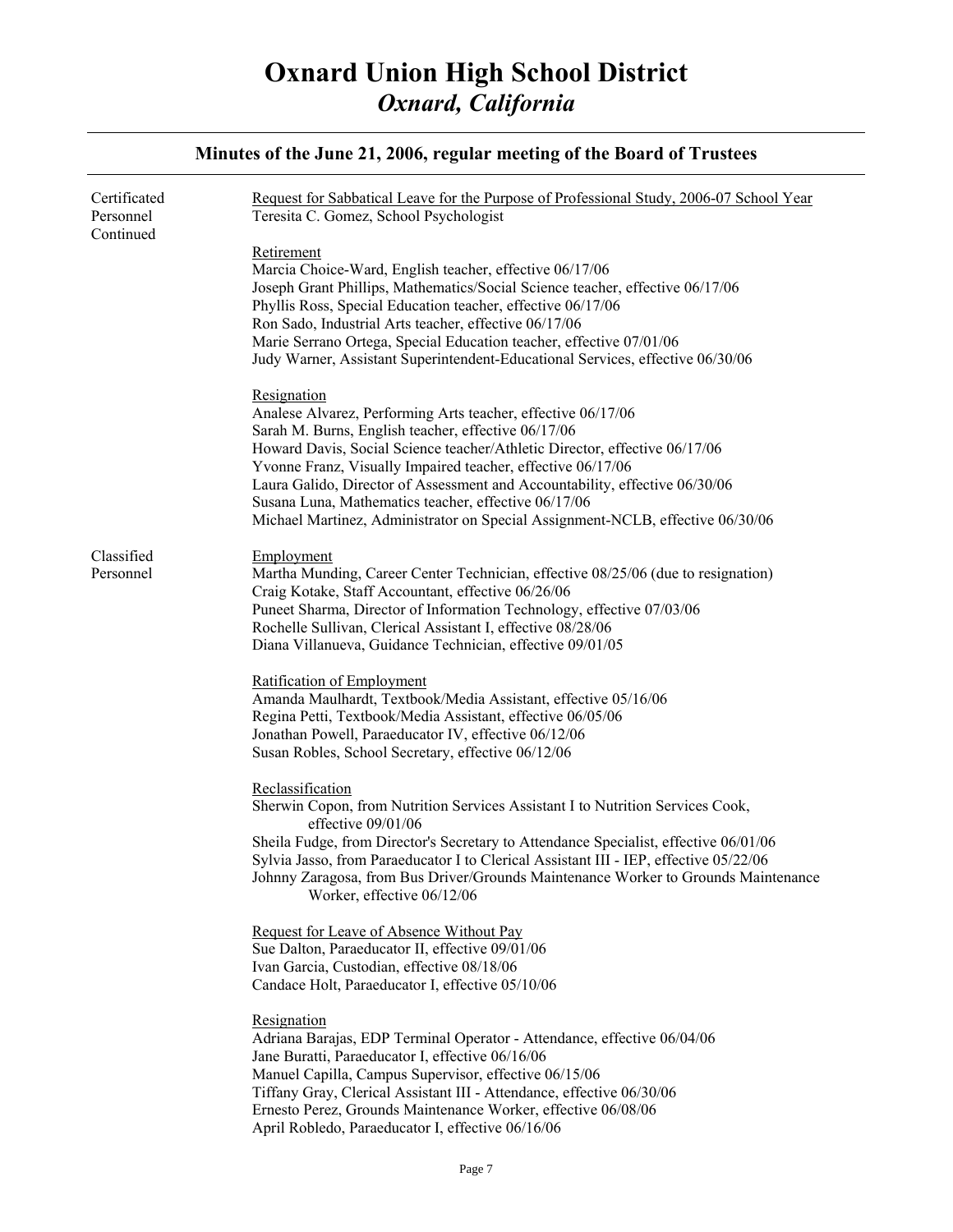#### Classified Personnel Continued Mitsu Soria, Campus Supervisor, effective 06/15/06 Stephen Wolodkin, Director of Informational Technology, effective 06/30/06 Reetirement Gloria Urango, Director's Secretary, effective 09/15/06 Employment of 2006 Summer School Classified Staff *(Contingent upon enrollment)* Campus Supervisors<br>
Emily Aguilar Gerry Owen<br>
Dolores Carrasco Bobby Pleasant Dolores Carrasco Sergio Cuevas Carl Richardson Debra Flores Ray Robledo Irving Goldman Manuel Solis Maria Gutierrez Robert Tenorio Gloria Kaspar Elizabeth Torres Barbara Ochoa Paraeducator II Rosalba Alvara Mitzi Morgan Cynthia Gonzalez Lizette Murguia Maria Mora<br>
Rosemary Pass Clerical Assistant II Marge Compton Debbie Prentice Duplicating Machine Operator Evelyn Arellano Librada Hernandez Tiffany Castro Lily Otani Sherry Creager Rosemary Rojas Nutrition Services Assistant I Cecilia Alayon Lourdes Lustina Carmencita Arrozal Zenaida Maslit Edith Ayala Freddie Manahan Alejandro Bermudez Esther Monroy Eutimia Camacho Vernarda Pomarca Delia Chavez Marlinda Portugues Sherwin Copon Maria Quizada Flora Dy Angelita Ramos Concepcion Figueroa Carmen Rivera Yoko Fukumoto Morizeth Rosas Alma Garcia Rosario Rubio Phuong Graham Josephina Salazar Mary Jane Guerra Blanca Salinas Yumiko Hale Maria Tolentino Kayla Johnson Aurea Vea Ruth Lafferty Ruth Villasenor Paraeducator I Dina Hurtado Christina Tovas Suzanne Nishimori Robert Varela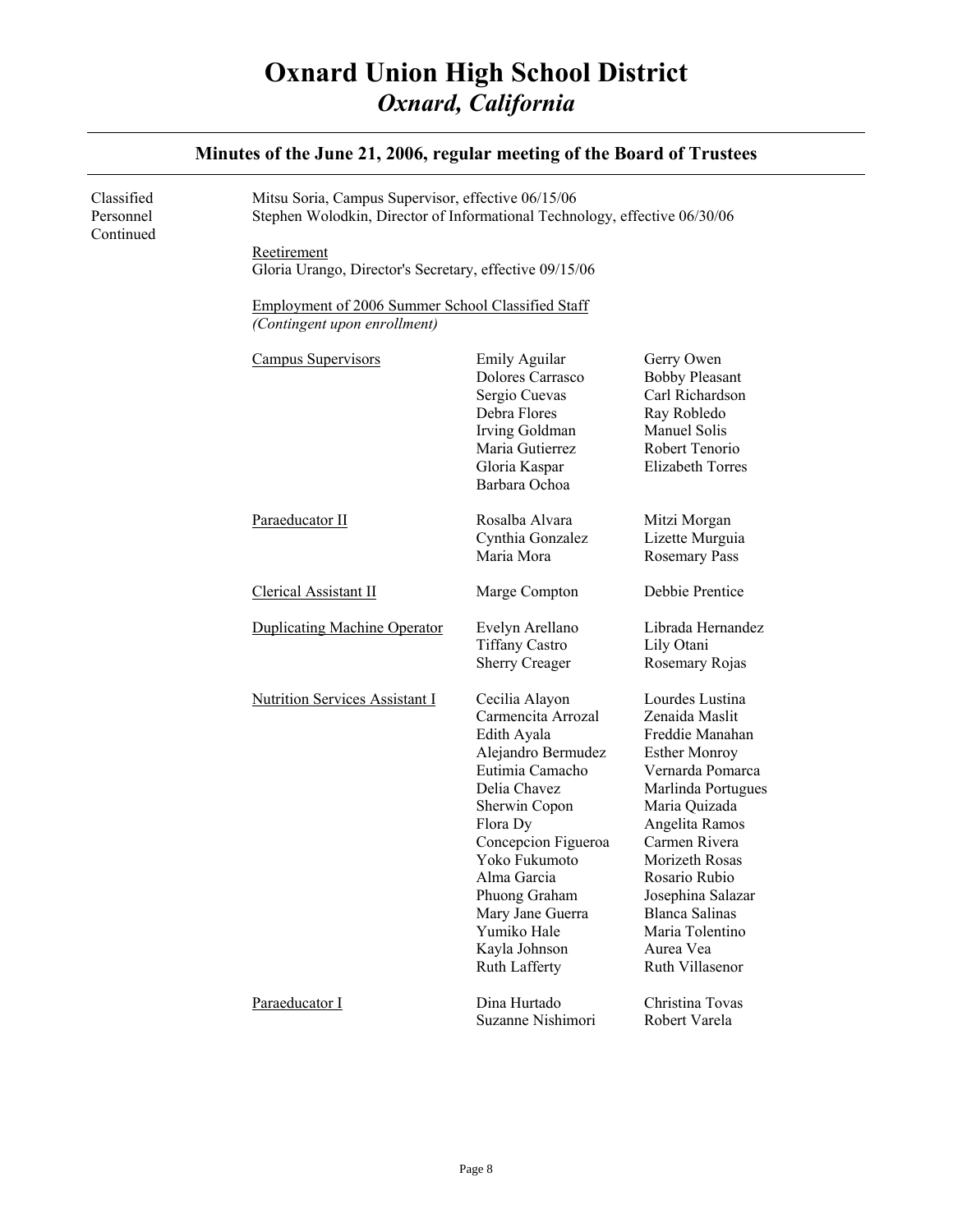| Classified<br>Personnel<br>Continued     | Paraeducator IV                                                                                                                                                                                                                                                                                                                                                                                                                                                                                                                                    | Daniella Alvarez<br><b>Steve Amason</b><br>Alejandra Arroyo<br>Glenna Bachmeier<br>Nancy Banks<br>Rashida Billawalla<br>Doris Clark<br><b>Susan Conley</b><br>Carolyn Deutsch<br>Norma Dore<br>Teresa Dyar<br>Joanna Edmonds<br>Andrea Erick<br>Alma Escudero<br>Cindy Feltes<br>Jackie Flores<br>Irene Gallardo<br>Margaret Garcia<br>Michael Gibbs<br>Diane Hamilton | Jeanette Lopez<br>Pablo Madera<br>Imelda Magdaleno<br>Nora Manahan<br>Jeff Moynihan<br>Kelly Murphy<br>Sachiko Nose<br>Linda Ortiz<br>Jessica Perez<br>Maria Perez<br>Patricia Rivera<br>Tiffany Sahli<br>Dennella Santoyo<br>Kristen Santoyo<br>Nancy Schroeder<br>Robert Sisson<br>Maria Veronica<br>Tammie Ward<br>Jennifer Watson<br>Juanita Zuniga |
|------------------------------------------|----------------------------------------------------------------------------------------------------------------------------------------------------------------------------------------------------------------------------------------------------------------------------------------------------------------------------------------------------------------------------------------------------------------------------------------------------------------------------------------------------------------------------------------------------|------------------------------------------------------------------------------------------------------------------------------------------------------------------------------------------------------------------------------------------------------------------------------------------------------------------------------------------------------------------------|---------------------------------------------------------------------------------------------------------------------------------------------------------------------------------------------------------------------------------------------------------------------------------------------------------------------------------------------------------|
|                                          | Paraeducator V                                                                                                                                                                                                                                                                                                                                                                                                                                                                                                                                     | Barbara Austin<br>Linda Torres                                                                                                                                                                                                                                                                                                                                         | Anne Curren                                                                                                                                                                                                                                                                                                                                             |
| Purchase Orders                          | as presented.                                                                                                                                                                                                                                                                                                                                                                                                                                                                                                                                      |                                                                                                                                                                                                                                                                                                                                                                        | That Purchase Orders totaling \$2,190,451.62 and Direct Pays totaling \$423,380.05 be approved,                                                                                                                                                                                                                                                         |
| <b>Voluntary Consent</b><br>to Expulsion | That Student No. 112512 be expelled from the Oxnard Union High School District for the<br>remainder of the 2005-06 school year and the fall semester of the 2006-07 school year, and that<br>the student attend Pacific View Community Day School for the period of the expulsion. The<br>student will be reviewed for readmission in accordance with district policy upon the conclusion<br>of the term of the expulsion and is to comply with the recommended Rehabilitation Plan and<br>provide documentation that the plan has been completed. |                                                                                                                                                                                                                                                                                                                                                                        |                                                                                                                                                                                                                                                                                                                                                         |
| <b>Voluntary Consent</b><br>to Expulsion | That Student No. 112749 be expelled from the Oxnard Union High School District for the<br>remainder of the 2005-06 school year and the fall semester of the 2006-07 school year, and that<br>the student attend Gateway Community School for the period of the expulsion. The student will<br>be reviewed for readmission in accordance with district policy upon the conclusion of the term of<br>the expulsion and is to comply with the recommended Rehabilitation Plan and provide<br>documentation that the plan has been completed.          |                                                                                                                                                                                                                                                                                                                                                                        |                                                                                                                                                                                                                                                                                                                                                         |
| <b>Voluntary Consent</b><br>to Expulsion | That Student No. 113151 be expelled from the Oxnard Union High School District for the<br>remainder of the 2005-06 school year and the fall semester of the 2006-07 school year, and that<br>the student attend Pacific View Community Day School for the period of the expulsion. The<br>student will be reviewed for readmission in accordance with district policy upon the conclusion<br>of the term of the expulsion and is to comply with the recommended Rehabilitation Plan and<br>provide documentation that the plan has been completed. |                                                                                                                                                                                                                                                                                                                                                                        |                                                                                                                                                                                                                                                                                                                                                         |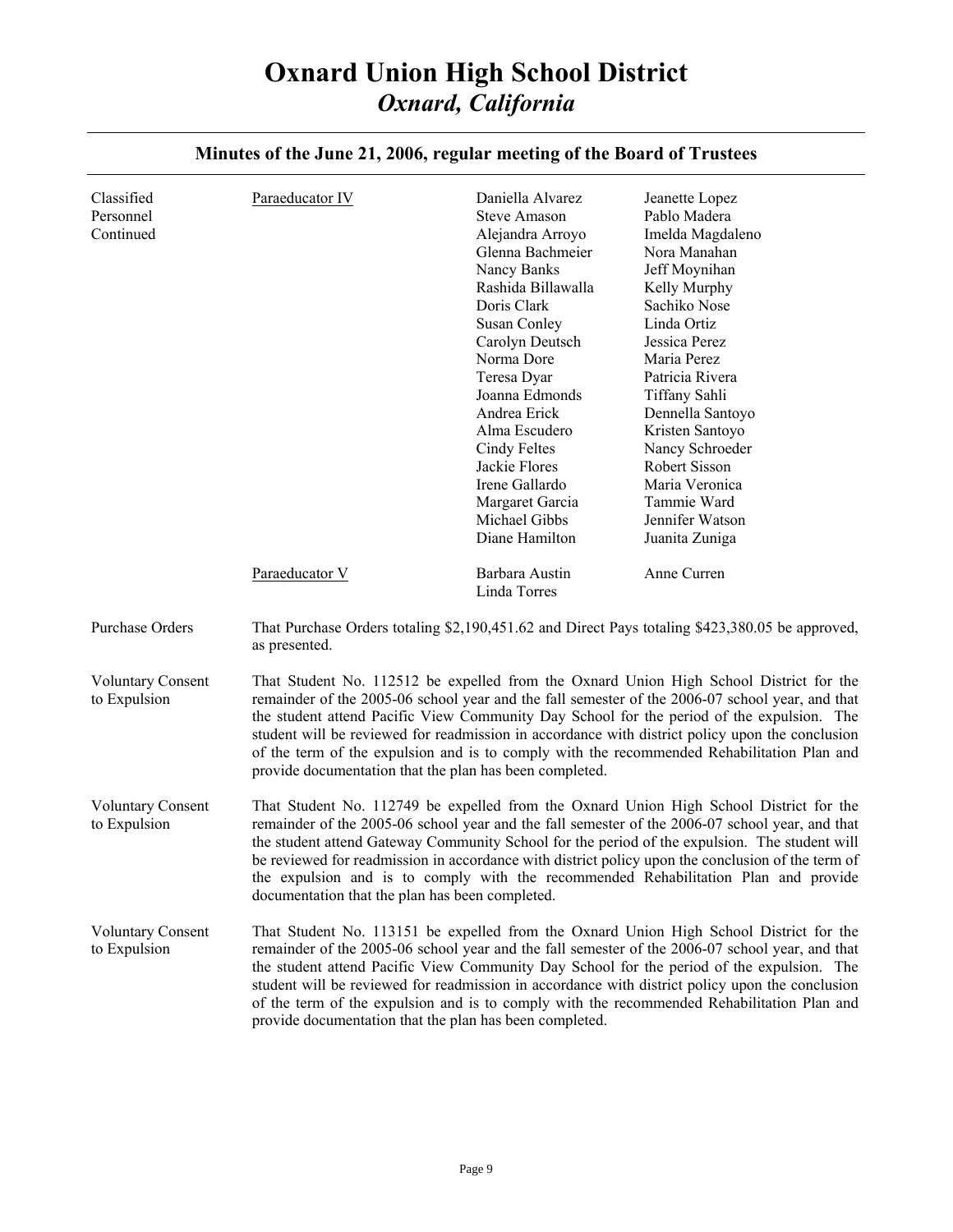| <b>Voluntary Consent</b><br>to Expulsion | That Student No. 113756 be expelled from the Oxnard Union High School District for the<br>remainder of the 2005-06 school year and the fall semester of the 2006-07 school year, and that<br>the student attend Pacific View Community Day School for the period of the expulsion. The<br>student will be reviewed for readmission in accordance with district policy upon the conclusion<br>of the term of the expulsion and is to comply with the recommended Rehabilitation Plan and<br>provide documentation that the plan has been completed. |
|------------------------------------------|----------------------------------------------------------------------------------------------------------------------------------------------------------------------------------------------------------------------------------------------------------------------------------------------------------------------------------------------------------------------------------------------------------------------------------------------------------------------------------------------------------------------------------------------------|
| <b>Voluntary Consent</b><br>to Expulsion | That Student No. 114118 be expelled from the Oxnard Union High School District for the<br>remainder of the 2005-06 school year and the first semester of the 2006-07 school year, and that<br>the student attend Gateway Community School for the period of the expulsion. The student will<br>be reviewed for readmission in accordance with district policy upon the conclusion of the term of<br>the expulsion and is to comply with the recommended Rehabilitation Plan and provide<br>documentation that the plan has been completed.         |
| <b>Voluntary Consent</b><br>to Expulsion | That Student No. 115504 be expelled from the Oxnard Union High School District for the<br>remainder of the 2005-06 school year and the fall semester of the 2006-07 school year, and that<br>the student attend Gateway Community School for the period of the expulsion. The student will<br>be reviewed for readmission in accordance with district policy upon the conclusion of the term of<br>the expulsion and is to comply with the recommended Rehabilitation Plan and provide<br>documentation that the plan has been completed.          |
| <b>Voluntary Consent</b><br>to Expulsion | That Student No. 118232 be expelled from the Oxnard Union High School District for the<br>remainder of the 2005-06 school year and the fall semester of the 2006-07 school year, and that<br>the student attend Pacific View Community Day School for the period of the expulsion. The<br>student will be reviewed for readmission in accordance with district policy upon the conclusion<br>of the term of the expulsion and is to comply with the recommended Rehabilitation Plan and<br>provide documentation that the plan has been completed. |
| <b>Voluntary Consent</b><br>to Expulsion | That Student No. 118511 be expelled from the Oxnard Union High School District for the<br>remainder of the 2005-06 school year and the fall semester of the 2006-07 school year, and that<br>the student attend Gateway Community School for the period of the expulsion. The student will<br>be reviewed for readmission in accordance with district policy upon the conclusion of the term of<br>the expulsion and is to comply with the recommended Rehabilitation Plan and provide<br>documentation that the plan has been completed.          |
| <b>Voluntary Consent</b><br>to Expulsion | That Student No. 118591 be expelled from the Oxnard Union High School District for the<br>remainder of the 2005-06 school year and the fall semester of the 2006-07 school year, and that<br>the student attend Gateway Community School for the period of the expulsion. The student will<br>be reviewed for readmission in accordance with district policy upon the conclusion of the term of<br>the expulsion and is to comply with the recommended Rehabilitation Plan and provide<br>documentation that the plan has been completed.          |
| <b>Voluntary Consent</b><br>to Expulsion | That Student No. 118725 be expelled from the Oxnard Union High School District for the<br>remainder of the 2005-06 school year and the fall semester of the 2006-07 school year, and that<br>the student attend Gateway Community School for the period of expulsion. The student will be<br>reviewed for readmission in accordance with district policy upon the conclusion of the term of<br>the expulsion and is to comply with the recommended Rehabilitation Plan and provide<br>documentation that the plan has been completed.              |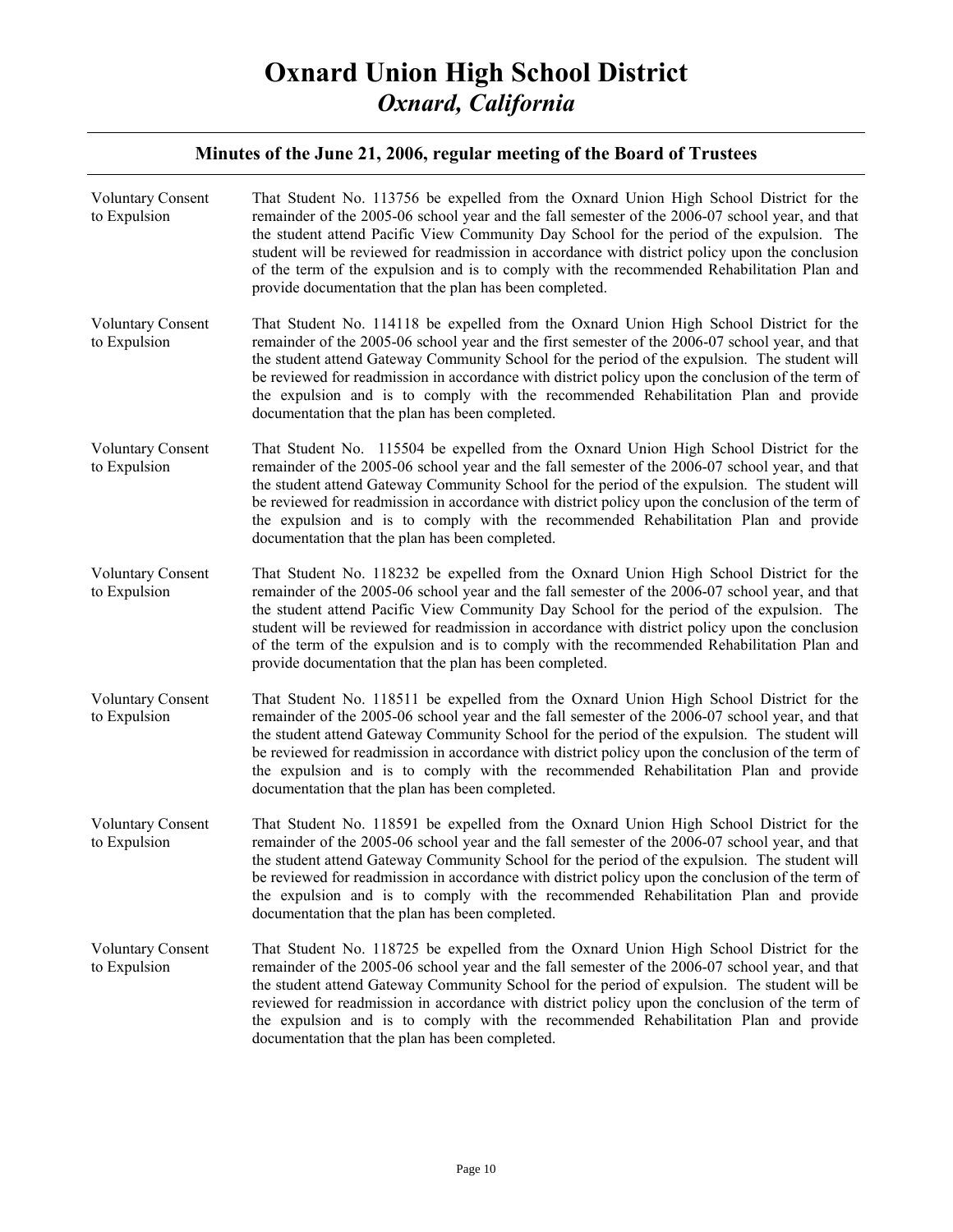| <b>Voluntary Consent</b><br>to Expulsion                         | That Student No. 120083 be expelled from the Oxnard Union High School District for the<br>remainder of the 2005-06 school year and the fall semester of the 2006-07 school year, and that<br>the student attend Pacific View Community Day School for the period of expulsion. The student<br>will be reviewed for readmission in accordance with district policy upon the conclusion of the<br>term of the expulsion and is to comply with the recommended Rehabilitation Plan and provide<br>documentation that the plan has been completed.                     |
|------------------------------------------------------------------|--------------------------------------------------------------------------------------------------------------------------------------------------------------------------------------------------------------------------------------------------------------------------------------------------------------------------------------------------------------------------------------------------------------------------------------------------------------------------------------------------------------------------------------------------------------------|
| <b>Voluntary Consent</b><br>to Expulsion                         | That Student No. 120088 be expelled from the Oxnard Union High School District for the<br>remainder of the 2005-06 school year and the fall semester of the 2006-07 school year, and that<br>the student attend Pacific View Community Day School for the period of the expulsion. The<br>student will be reviewed for readmission in accordance with district policy upon the conclusion<br>of the term of the expulsion and is to comply with the recommended Rehabilitation Plan and<br>provide documentation that the plan has been completed.                 |
| <b>Voluntary Consent</b><br>to Expulsion                         | That Student No. 120520 be expelled from the Oxnard Union High School District for the<br>remainder of the 2005-06 school year and the fall semester of the 2006-07 school year, and that<br>the student attend Gateway Community School for the period of expulsion. The student will be<br>reviewed for readmission in accordance with district policy upon the conclusion of the term of<br>the expulsion and is to comply with the recommended Rehabilitation Plan and provide<br>documentation that the plan has been completed.                              |
| <b>Voluntary Consent</b><br>to Expulsion                         | That Student No. 120531 be expelled from the Oxnard Union High School District for the<br>remainder of the 2005-06 school year and the fall semester of the 2006-07 school year, and that<br>the student attend Gateway Community School for the period of the expulsion. The student will<br>be reviewed for readmission in accordance with district policy upon the conclusion of the term of<br>the expulsion and is to comply with the recommended Rehabilitation Plan and provide<br>documentation that the plan has been completed.                          |
| <b>Voluntary Consent</b><br>to Expulsion                         | That Student No. 122278 be expelled from the Oxnard Union High School District for the<br>remainder of the 2005-06 school year and the fall semester of the 2006-07 school year, and that<br>the student attend an alternative site pending the IEP Team decision for the period of the<br>expulsion. The student will be reviewed for readmission in accordance with district policy upon<br>the conclusion of the term of the expulsion and is to comply with the recommended<br>Rehabilitation Plan and provide documentation that the plan has been completed. |
| <b>Voluntary Consent</b><br>to Expulsion                         | That Student No. 122486 be expelled from the Oxnard Union High School District for the<br>remainder of the 2005-06 school year and the fall semester of the 2006-07 school year, and that<br>the student attend Gateway Community School for the period of the expulsion. The student will<br>be reviewed for readmission in accordance with district policy upon the conclusion of the term of<br>the expulsion and is to comply with the recommended Rehabilitation Plan and provide<br>documentation that the plan has been completed.                          |
| Expulsion by<br>Recommendation of<br><b>Administrative Panel</b> | That Student No. 121360 be expelled from the Oxnard Union High School District for the<br>remainder of the 2005-06 school year and the fall semester of the 2006-07 school year, and that<br>the student be placed at Pacific View Community Day School during the period of expulsion.<br>The student will be reviewed for readmission in accordance with district policy upon the<br>conclusion of the term of the expulsion and is to comply with the recommended Rehabilitation<br>Plan and provide documentation that the plan has been completed.            |
| Approval of Non-<br>public School<br>Placement                   | That the non-public school placement, as of April 26, 2006, for Student No. 122918, Case<br>Number Thirty-nine, 05/06, be approved according to the recommendation of the student's IEP<br>team and the Director of Special Education.                                                                                                                                                                                                                                                                                                                             |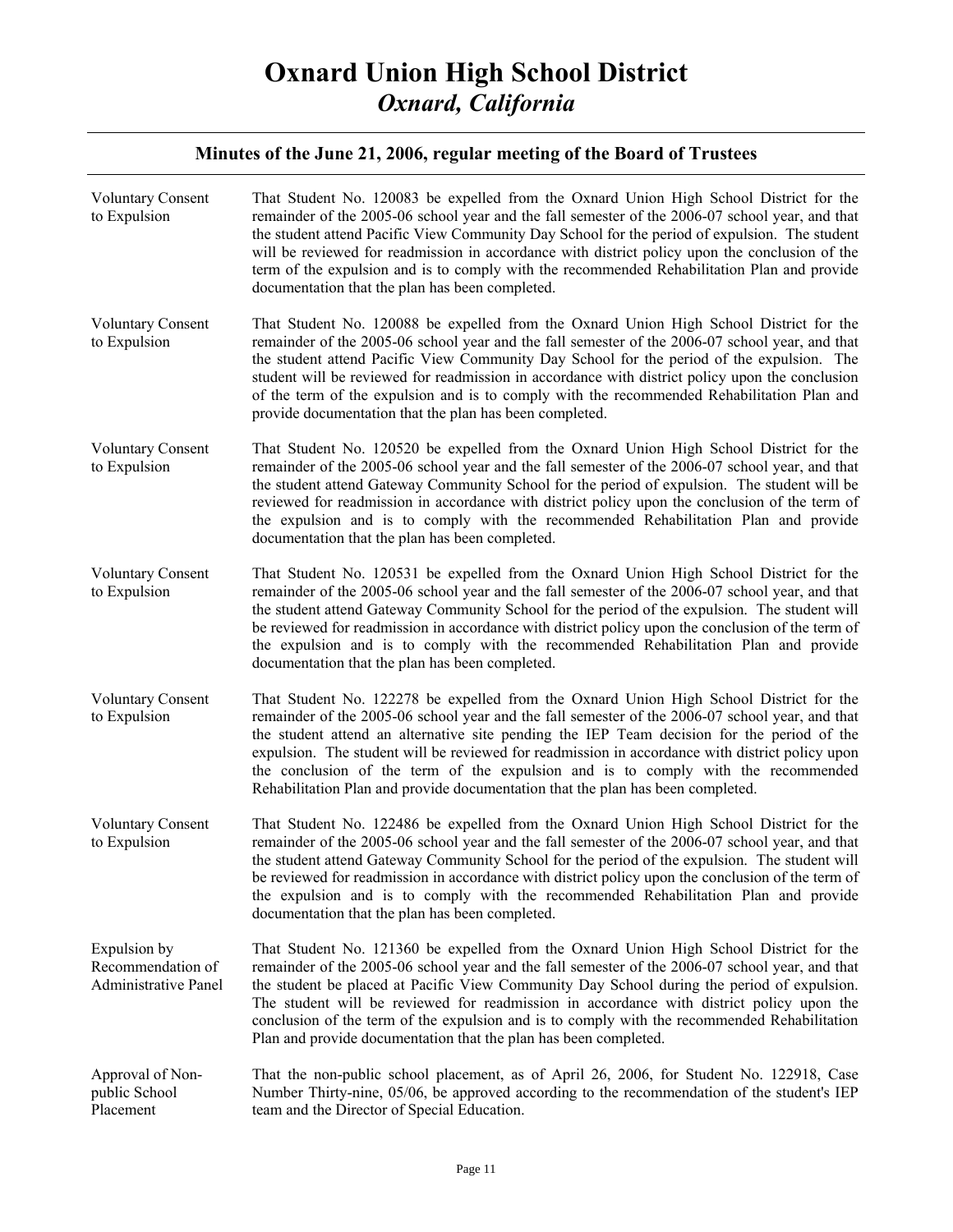| Approval of Non-<br>public School<br>Placement                                                  | That the non-public school placement, as of May 15, 2006, for Student No. 110752, Case<br>Number Forty, 05/06, be approved according to the recommendation of the student's IEP team<br>and the Director of Special Education.                                  |
|-------------------------------------------------------------------------------------------------|-----------------------------------------------------------------------------------------------------------------------------------------------------------------------------------------------------------------------------------------------------------------|
| Approval of Non-<br>public School<br>Placement                                                  | That the non-public school placement, as of March 27, 2006, for Student No. 110715, Case<br>Number Forty-one, 05/06, be approved according to the recommendation of the student's IEP<br>team and the Director of Special Education.                            |
| Approval of CAHSEE<br>Waiver in<br>Mathematics                                                  | That the waiver of California High School Exit Exam (CAHSEE) requirement in Mathematics<br>for one special education student be approved, as presented.                                                                                                         |
| Approval of<br>CONAPP, Part I                                                                   | That CONAPP, Part I, be approved, as presented.                                                                                                                                                                                                                 |
| Renewal of<br>Participation in CBET<br>Program                                                  | That participation in the CBET Program be renewed, as presented.                                                                                                                                                                                                |
| Approval of ACHS<br>Trip Request,<br>Detmold, Germany                                           | That the Adolfo Camarillo High School Trip Request for 20 students and 2 chaperones to attend<br>the German American Partnership Program (GAPP) in Detmold, Germany, April 12 - May 4,<br>2007, be approved, as presented.                                      |
| Approval of ACHS<br>Trip Request, Model<br>United Nations to<br>Harvard University              | That the Adolfo Camarillo High School Trip Request for 14 students and 5 chaperones to attend<br>Model United Nations, Harvard University, Boston, Massachusetts, December 5-10, 2006, with<br>three days loss of instructional time be approved, as presented. |
| Approval of Carl D.<br>Perkins Vocational<br>Secondary School<br>Programs Application           | That the Carl D. Perkins Vocational Secondary School Programs application and plan for<br>funding for school year 2006-07 be approved, as presented.                                                                                                            |
| Approval of<br>Graduates, Class of<br>2006                                                      | That the list of Graduates, Class of 2006, be approved, as presented. Additional graduates may<br>be added to the Class of 2006 in August after CAHSEE testing.                                                                                                 |
| Approval of Renewal<br>of Alternative<br><b>Education Outreach</b><br><b>Consultant Program</b> | That the Alternative Education Outreach Consultant Program be renewed, as presented.                                                                                                                                                                            |
| Designation of CIF<br>Representative to<br>League                                               | That Mr. Tony Diaz, Director of Interscholastic Athletics, be designated 2006-07 CIF<br>Representative to League, as presented.                                                                                                                                 |
| Approval of Revisions<br>to Job Description                                                     | That the revisions to the job description of Educational Technology Resource teacher be<br>approved, as presented.                                                                                                                                              |
| Certification of<br><b>Authorized Signatures</b>                                                | That the Certification of Authorized Signatures be approved, as presented.                                                                                                                                                                                      |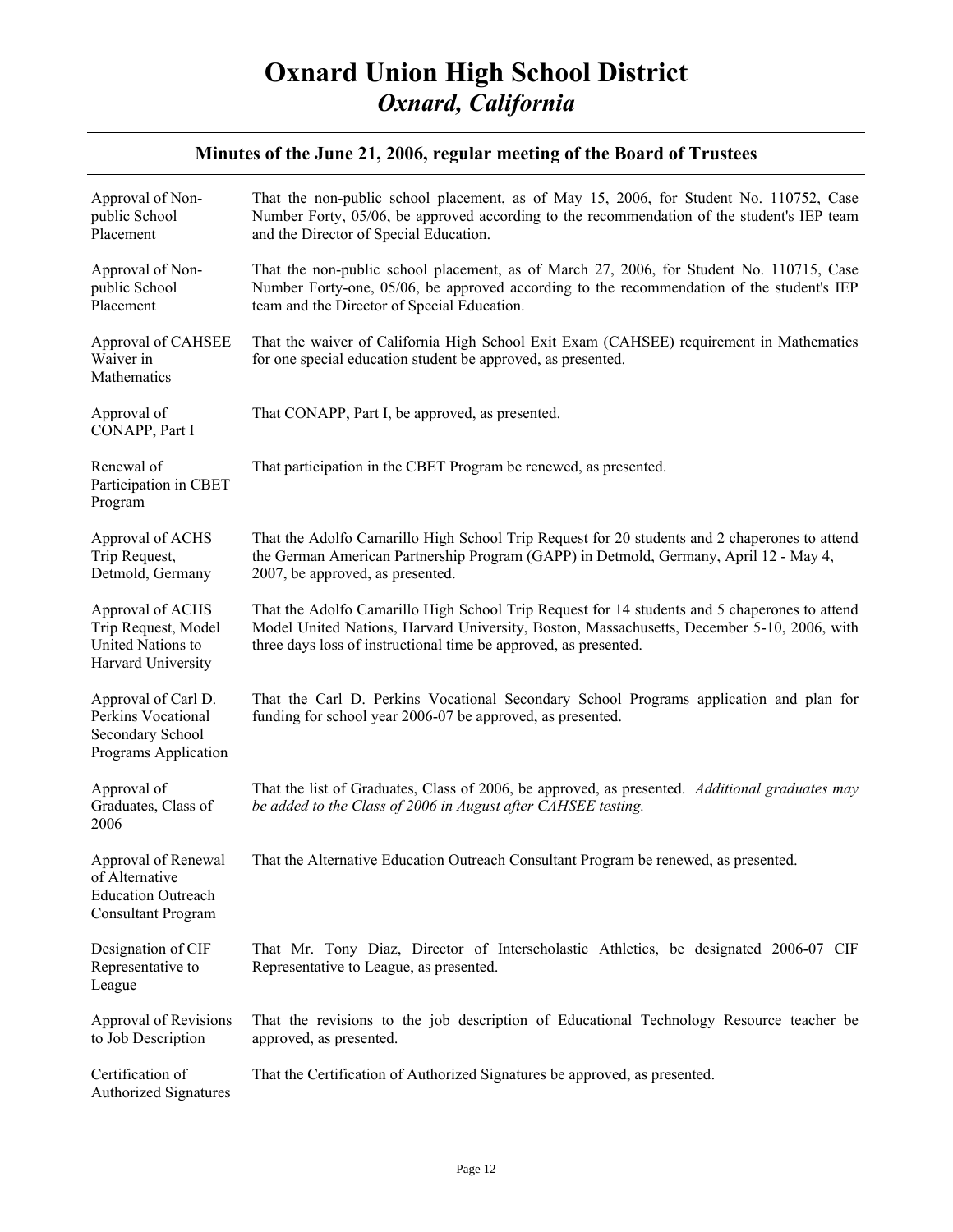| Adoption of<br>Resolution No's<br>06-23, 06-24, 06-25,<br>06-26, 06-27, 06-28                      | That the following Resolutions for Fiscal Year 2006-2007 be adopted, as presented: No. 06-23,<br>Temporary Loans Between Funds; No. 06-24, Appropriation Transfers; No. 06-25, Transfers To<br>and From the Deferred Maintenance Fund; No. 06-26, Authorization for Budget Transfers; No.<br>06-27, To Authorize the District to Borrow Funds for Immediate Requirements; and No. 06-28,<br>Inter/Intra Fund Transfers.                                                                                          |
|----------------------------------------------------------------------------------------------------|------------------------------------------------------------------------------------------------------------------------------------------------------------------------------------------------------------------------------------------------------------------------------------------------------------------------------------------------------------------------------------------------------------------------------------------------------------------------------------------------------------------|
| Adoption of<br>Resolution No. 06-29<br>to Improve Salaries<br>and Benefits                         | That Resolution No. 06-29, Authority for the Board of Trustees to Improve Salaries and Benefits<br>for Certain Categories of Employees after July 1, 2006, be adopted, as presented.                                                                                                                                                                                                                                                                                                                             |
| Approval of Change of<br><b>Contractor for Tremco</b><br>Roofing System at<br>Rio Mesa High School | That the change of contractor from Cabral Roofing & Waterproofing, Inc. to Channel Islands<br>Roofing, Inc. for the installation of Tremco Roofing Systems at Rio Mesa High School in the<br>amount of \$147,973.00 be approved, as presented. Further, that in order to expedite the work<br>and make minor modifications as may be necessary, district administration is authorized to<br>approve change orders in an amount not to exceed ten percent $(10\%)$ of the contracted price for<br>the project.    |
| Approval of Johnson<br>Flooring, Inc. to<br>Resurface Gym Floors                                   | That the proposal from Johnson Flooring, Inc. for resurfacing of gym floors at Adolfo Camarillo,<br>Channel Islands, Hueneme, Oxnard, Pacifica and Rio Mesa High Schools and the re-sanding of<br>Oxnard High School's gym floors in the amount of \$48,985.00 be approved, as presented.                                                                                                                                                                                                                        |
| Rejection of Bids for<br>Tree Work at Rio<br>Mesa High School                                      | That all bids for the tree work at Rio Mesa High School be rejected.                                                                                                                                                                                                                                                                                                                                                                                                                                             |
| Approval of<br>Agreement for Student<br>Professional Nursing<br>Education                          | That the Student Professional Nursing Education Agreement between Oxnard Adult School and<br>Shoreline Care Center be approved, as presented.                                                                                                                                                                                                                                                                                                                                                                    |
| Agreement with<br>Visual Photography<br>for Channel Islands<br>and Rio Mesa High<br>Schools        | That the three-year agreement between Channel Islands and Rio Mesa High Schools with Visual<br>Photography for all photographic needs for the 2006-2007, 2007-2008 and 2008-2009 school<br>years be approved, as presented.                                                                                                                                                                                                                                                                                      |
| Agreement with Wal-<br>Mart for Vocational<br>Training                                             | That the agreement with Wal-Mart for vocational training of Special Education Students be<br>approved, as presented.                                                                                                                                                                                                                                                                                                                                                                                             |
| Approval of Contract<br>with Kiwitt's General<br>Building for Science<br>Portables                 | That the contract for the site work for the Science Portables to Kiwitt's General Building, 5621<br>Cypress Road, Oxnard, California, in the amount of \$530,000.00 be approved, as presented.<br>This project will be funded with Developer Fees. Further, that in order to expedite the work and<br>make minor modifications as may be necessary, district administration is authorized to approve<br>change orders in an amount not to exceed ten percent $(10%)$ per change order of the contract<br>amount. |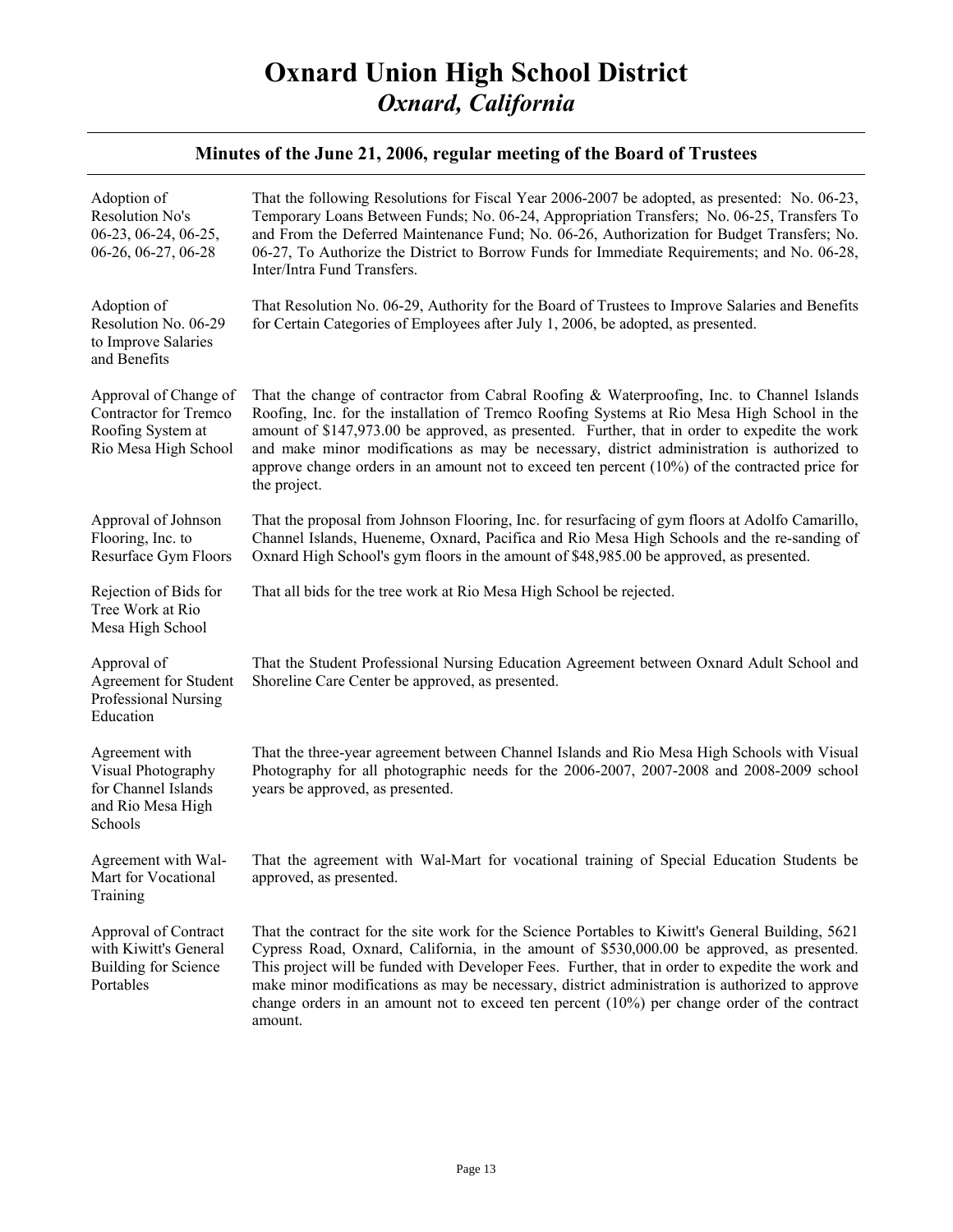| Approval of Contract<br>with Hughes General<br>Engineering for<br>Miscellaneous<br><b>Construction ACHS</b> | That the contract for miscellaneous construction at Adolfo Camarillo High School be awarded to<br>Hughes General Engineering Inc. 1918 Dunnigan Street, Camarillo, CA, in the amount of<br>\$98,500.00. This project will be funded through Modernization. Further, that in order to<br>expedite the work and make minor modifications as may be necessary, district administration is<br>authorized to approve change orders in an amount not to exceed ten percent (10%) per change<br>order of the contract amount. |
|-------------------------------------------------------------------------------------------------------------|------------------------------------------------------------------------------------------------------------------------------------------------------------------------------------------------------------------------------------------------------------------------------------------------------------------------------------------------------------------------------------------------------------------------------------------------------------------------------------------------------------------------|
| Renewal Agreement<br>with ARC Ventura<br>County and Oxnard<br>Adult School                                  | That the Renewal Agreement and Memorandum of Understanding between Oxnard Adult School<br>and ARC Ventura County be approved, as presented.                                                                                                                                                                                                                                                                                                                                                                            |
| Renewal Lease<br>Agreement for<br>Operate Head Start at<br>Hueneme High School                              | That the renewal Lease Agreement with Child Development Resources to operate a Head Start<br>Program on the campus of Hueneme High School be approved, as presented.                                                                                                                                                                                                                                                                                                                                                   |
| Authorization to<br>Purchase Hewlett<br>Packard Wireless<br>Mobile Computer<br><b>Systems</b>               | That staff be authorized to purchase Hewlett Packard Wireless Mobile Computer systems<br>utilizing Glendale Unified School District bid P15-04/05 dated April 5, 2005, and extended<br>through April 5, 2007.                                                                                                                                                                                                                                                                                                          |
| Renewal Agreement<br>with Miller Brown &<br>Dannis                                                          | That the Renewal Agreement with Miller Brown & Dannis for Professional Services be<br>approved, as presented.                                                                                                                                                                                                                                                                                                                                                                                                          |
| Approval of Quad<br>Remodeling Project<br>with Hughes General<br>Engineering, CIHS                          | That the quad remodeling project at Channel Islands High School in the amount of \$364,146.00<br>be approved, as presented. Further, that in order to expedite the work and make minor<br>modifications as may be necessary, district administration is authorized to approve change orders<br>in an amount not to exceed ten percent $(10\%)$ of the contracted price for the project.                                                                                                                                |
| Approval of Quad<br>Remodeling Project<br>with Century<br>Contractors Corp,<br><b>HHS</b>                   | That the quad remodeling project at Hueneme High School in the amount of \$466,200.00 be<br>Further, that in order to expedite the work and make minor<br>approved, as presented.<br>modifications as may be necessary, district administration is authorized to approve change orders<br>in an amount not to exceed ten percent $(10\%)$ of the contracted price for the project.                                                                                                                                     |
| Renewal of Contracts<br>with Ventura County<br>Office of Education                                          | That the renewal contracts with the Ventura County Office of Education for Equipment and Data<br>Communications Services, Escape Financial Systems, and Escape Payroll/Personnel System for<br>the 2006-2007 school year be approved, as presented.                                                                                                                                                                                                                                                                    |
| <b>Extension of Contracts</b><br>for Food Services                                                          | That the extension of the contracts to $P \& R$ Paper Supply Company, Jordano's Foodservice and<br>Campus Foods and Farmer Bros. Company be approved, as presented.                                                                                                                                                                                                                                                                                                                                                    |
| Acceptance of Milk<br>and Dairy Products<br>Proposals                                                       | That the 2006-07 proposals for Milk and Dairy Products be awarded to Chase Bros. Dairy, as<br>presented.                                                                                                                                                                                                                                                                                                                                                                                                               |
| Approval of CSUCI<br>Summer Migrant<br>College Agreement                                                    | That the CSUCI Summer Migrant College Agreement be approved, as presented.                                                                                                                                                                                                                                                                                                                                                                                                                                             |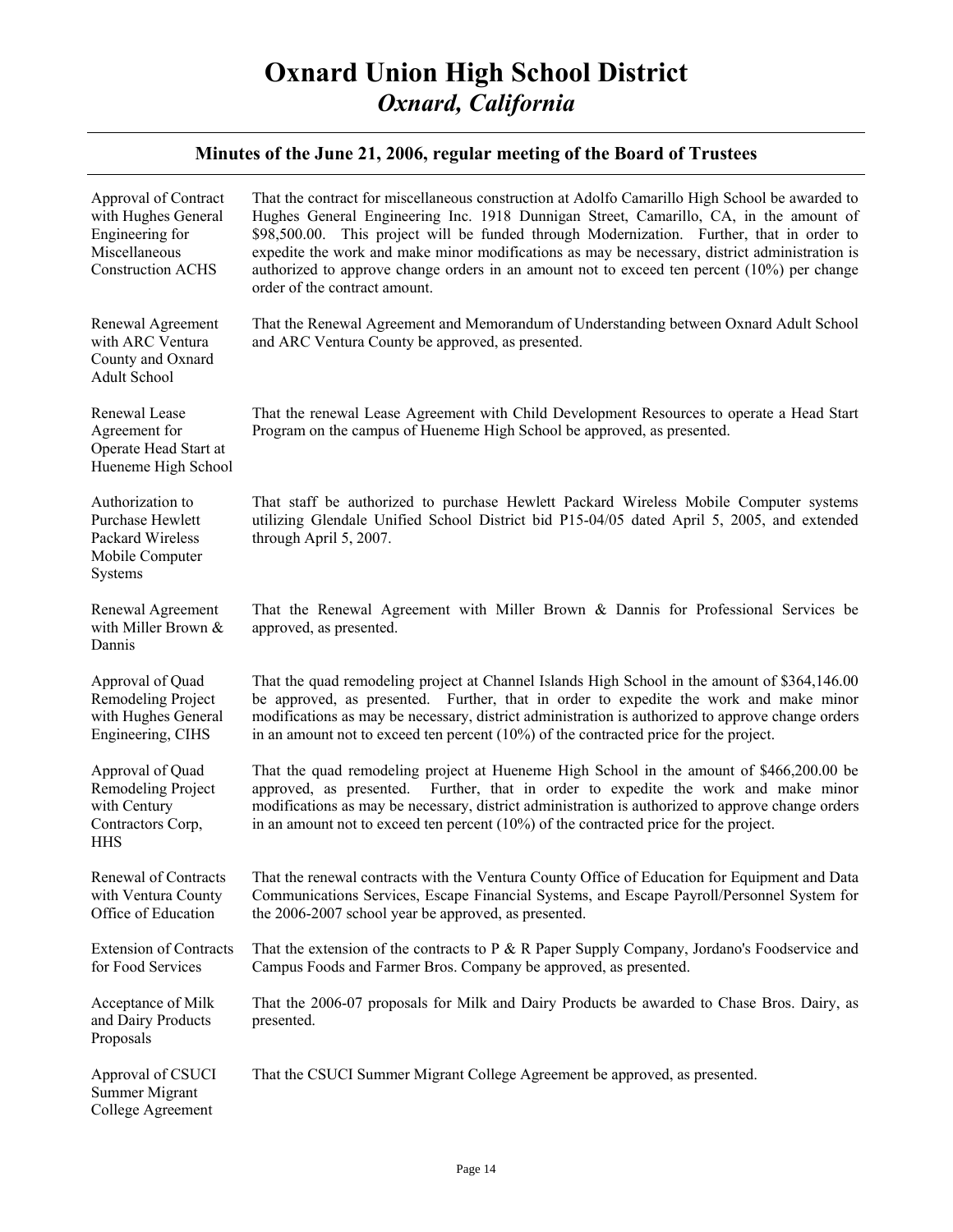| Increase in Contract<br>with Lundgren<br>Management                                                                   | That the contract with Lundgren Management be increased by \$247,389.67 in General<br>Conditions cost for construction management of Phase 2 Modernization for the Oxnard Union<br>High School District, as presented.                                                                                                                                                                                                                                                          |
|-----------------------------------------------------------------------------------------------------------------------|---------------------------------------------------------------------------------------------------------------------------------------------------------------------------------------------------------------------------------------------------------------------------------------------------------------------------------------------------------------------------------------------------------------------------------------------------------------------------------|
| Agreement to Join the<br>Ventura County<br>Agriculture and<br><b>Irrigated Lands Group</b>                            | That the agreement for OUHSD to join the Ventura County Agriculture and Irrigated Lands<br>Group (VCAILG) to meet the requirements of the Conditional Agricultural Waiver for irrigated<br>lands be approved, as presented.                                                                                                                                                                                                                                                     |
| Approval of Proposal<br>from Enterprise<br>Construction Inc. for<br><b>CIHS Football</b><br><b>Stadium Renovation</b> | That the football stadium renovation project at Channel Islands High School in the amount of<br>\$225,860.00 be approved, as presented. Further, that in order to expedite the work and make<br>minor modifications as may be necessary, district administration is authorized to approve change<br>orders in an amount not to exceed ten percent $(10\%)$ of the contracted price for the project.                                                                             |
| Approval of<br>Replacement of Boys'<br>Lockers at PHS by<br>Rusco Inc.                                                | That the replacement of the lockers in the boys' gym at Pacifica High School by Rusco Inc. in<br>the amount of \$50,000.00 be approved, as presented. Further, that in order to expedite the work<br>and make minor modifications as may be necessary, district administration is authorized to<br>approve change orders in an amount not to exceed ten percent $(10\%)$ of the contracted price for<br>the project.                                                            |
| Approval of<br>Replacement of<br>RMHS Press Box by<br>Kiwitt's General<br><b>Building</b>                             | That the replacement of the press box at Rio Mesa High School by Kiwitt's General Building in<br>the amount of \$44,000.00 be approved, as presented. Further, that in order to expedite the work<br>and make minor modifications as may be necessary, district administration is authorized to<br>approve change orders in an amount not to exceed ten percent $(10\%)$ of the contracted price for<br>the project.                                                            |
| Approval of Hillside<br>Landscaping Project at<br>Adolfo Camarillo<br>High School                                     | That the hillside landscaping project at Adolfo Camarillo High School in the amount of<br>\$39,511.00 Base Price plus \$30,842.00 for Alternate A, equaling a total of \$70,353.00 be<br>Further, that in order to expedite the work and make minor<br>approved, as presented.<br>modifications as may be necessary, district administration is authorized to approve change orders<br>in an amount not to exceed ten percent $(10\%)$ of the contracted price for the project. |
| Allowance of<br><b>Attendance Because</b><br>of Emergency<br>Conditions                                               | That the request for allowance of attendance because of emergency conditions be approved, as<br>presented.                                                                                                                                                                                                                                                                                                                                                                      |
| Donations                                                                                                             | That the Donations Report for the reporting period May 11, 2006, through June 21, 2006, be<br>accepted, as presented.                                                                                                                                                                                                                                                                                                                                                           |
| Disposal of<br><b>Surplus Property</b>                                                                                | That the items listed be declared surplus and that staff be authorized to dispose of all items<br>through sale or other means, in the most expeditious manner.                                                                                                                                                                                                                                                                                                                  |
| Renovation of<br>Bookkeeper's/ASB<br>Director's Office at<br><b>ACHS</b> by Kiwitt's<br>General Building              | That the renovation of the Bookkeeper's/ASB Director's office at Adolfo Camarillo High School<br>by Kiwitt's General Building in the amount of \$26,100.00 be approved, as presented. Further,<br>that in order to expedite the work and make minor modifications as may be necessary, district<br>administration is authorized to approve change orders in an amount not to exceed ten percent<br>$(10\%)$ of the contracted price for the project.                            |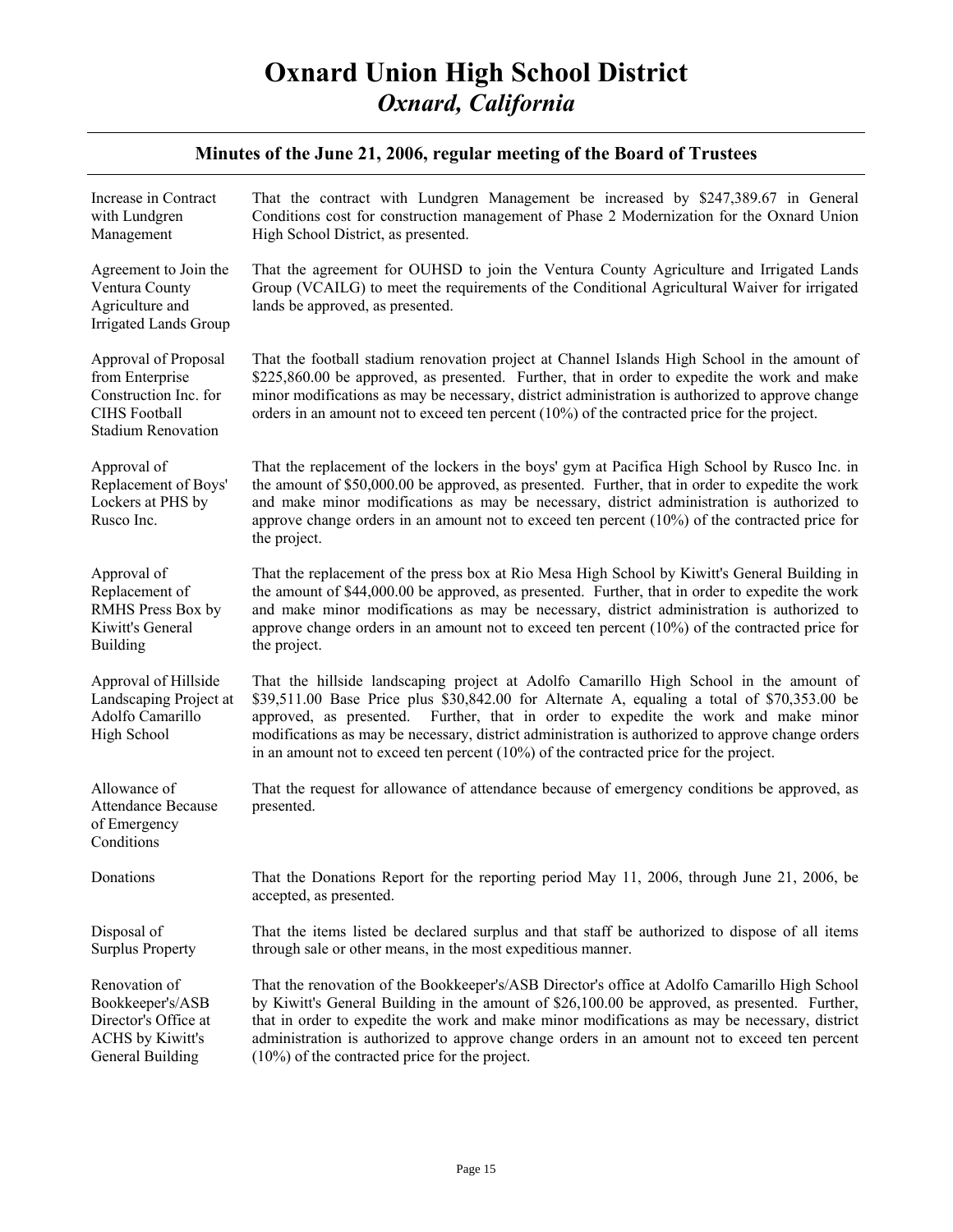**Minutes of the June 21, 2006, regular meeting of the Board of Trustees** 

#### APPROVAL OF NEW BOARD POLICY 5030: *Student and Staff Wellness*  DECLARATION OF NEED FOR FULLY-QUALIFIED EDUCATORS RENEWAL AGREEMENTS FOR YOUTH SERVICE OFFICERS 2006-07 AND AGREEMENT WITH GOLD COAST K9 TRAINING CENTER REJECTION OF CLAIM OF L.A. BUILDERS, INC. ADOPTION OF 2006-07 BUDGET ADOPTION OF RESOLUTION No. 06-22 ESTABLISHING FUND 406 APPROVAL OF EXPANDED SCORE BOARD FOR ACHS FOOTBALL FIELD BOARD MEMBERS' REPORTS AND COMMUNICATION On motion of Trustee Stocks, seconded by Trustee Pinkard and carried, new Board Policy 5030: *Student and Staff Wellness*, was approved, as presented. On motion of Trustee Valles, seconded by Trustee Stocks and carried, the Declaration of Need for Fully-Qualified Educators, 2006-2007, was approved, as presented. On motion of Trustee Valles, seconded by Trustee Jaquez and carried 4-1 (Trustee Pinkard opposed), • the Agreement with the City of Camarillo for the Adolfo Camarillo High School Resource Officer, 2006-07, was approved, as presented. • the Agreement with the City of Camarillo for the Frontier High School Resource Officer, 2006-07, was placed on "hold." • the Agreement with the Ventura County Sheriff's Department for the Rio Mesa High School Resource Officer, 2006-07, was approved, as presented. • the Agreement with the Oxnard Police Department for the Channel Islands, Hueneme, Oxnard, Pacifica and Pacific View High Schools' Resource Officers, 2006-07, was approved, as presented. • the Agreement with Gold Coast K9 Training Center was approved, as presented. On motion of Trustee Valles, seconded by Trustee Pinkard and carried, Trustees rejected the claim of L.A. Builders, Inc. and authorized district staff to pursue an amicable resolution of the dispute. Following a PowerPoint presentation by Ms. Heather Kurpiewski, Chief Accountant, it was moved by Trustee Valles, seconded by Trustee Stocks and carried, that the Budget for the year ending June 30, 2007 be adopted, as presented. On motion of Trustee Pinkard, seconded by Trustee Valles and carried, Resolution No. 06-22 establishing Fund 406 - Special Reserve Lease Revenue Bond Proceeds was adopted, as presented. Discussion was held regarding the use of advertising. Superintendent Dunlap will work with Mr. Randy Winton, Assistant Superintendent-Business Services, to ensure that the district stays within the guidelines of the Education Code. On motion of Trustee Pinkard, seconded by Trustee Valles and carried, the request to install an expanded score board on the football field at Adolfo Camarillo High School was approved, as presented. Trustees reported attendance at a number of Senior Awards Night Programs, Athletic Banquets, scholarship recognition programs, retirement functions, and graduation ceremonies.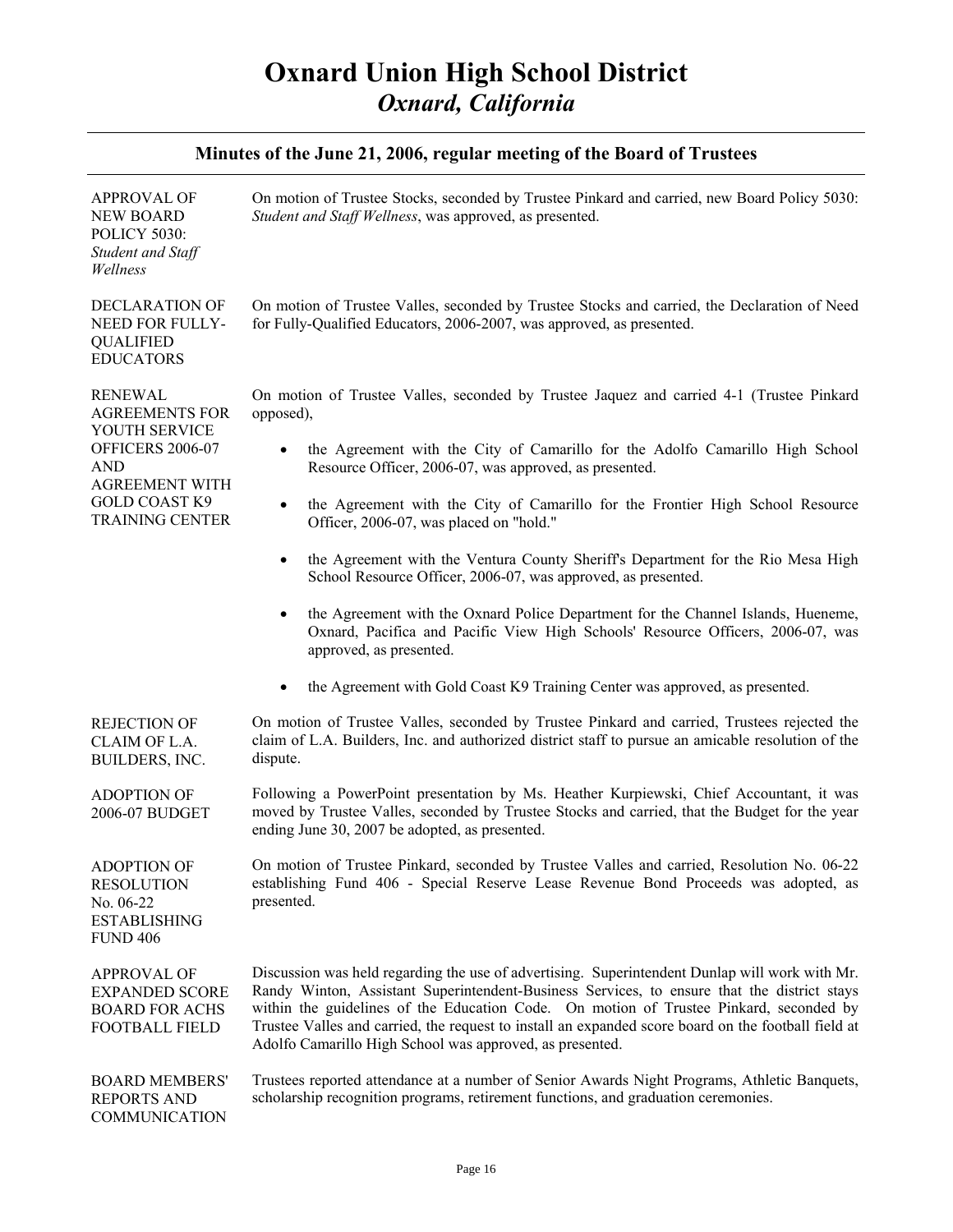| Ninutes of the June 21, 2006, regular meeting of the Board of Trustees |                                                                                                                                                                                                                                                                                                                                                                                                                                      |
|------------------------------------------------------------------------|--------------------------------------------------------------------------------------------------------------------------------------------------------------------------------------------------------------------------------------------------------------------------------------------------------------------------------------------------------------------------------------------------------------------------------------|
| <b>BOARD MEMBERS'</b><br><b>REPORTS AND</b>                            | Trustee Stocks reported on visiting the ARC program at the old Frontier High School.                                                                                                                                                                                                                                                                                                                                                 |
| <b>COMMUNICATION</b><br>Continued                                      | Board President López Hanson shared her attendance at the Rockwell Scientific graduation in<br>Thousand Oaks, and reported that one district student received a \$1,000.00 scholarship. Two<br>students from Adolfo Camarillo High School graduated this year. Trustee López Hanson said<br>the organization will begin working with the district on a broader scope.                                                                |
|                                                                        | President López Hanson asked staff to look into the traffic situation at Adolfo Camarillo High<br>School and the fact that one Trustee couldn't get onto the campus last week. Trustee Jaquez was<br>prevented from entering the campus by law enforcement officers.                                                                                                                                                                 |
|                                                                        | Trustee Pinkard told student representative Courtney Freeman that she had done an outstanding<br>job in representing the students of the district and in working with the Board this past year.<br>Trustees joined her in wishing Courtney much success as she begins a new chapter in her life.                                                                                                                                     |
|                                                                        | Trustees congratulated Judy Warner, retiring Assistant Superintendent-Educational Services, and<br>wished her the very best in her next journey in life.                                                                                                                                                                                                                                                                             |
| <b>ITEMS FOR</b><br><b>FUTURE</b><br><b>CONSIDERATION</b>              | Consideration of Approval of Job Description for the Position of Textbook Clerk/<br>A.<br>Library Media Tech at Frontier High School - July 19, 2006<br>Consideration of Approval of AB 75 Principals' Training Program - July 19, 2006<br>Β.<br>$C$ .<br>Consideration of Approval of Additional Graduates, Class of 2006 - August 16, 2006<br>Special Report: Update of Negotiations with Bargaining Units - August 16, 2006<br>D. |
| <b>FUTURE</b><br><b>MEETINGS</b>                                       | Wednesday, July 19, 2006 - 5:30 p.m., in the District Office Board Room -<br>regularly scheduled meeting                                                                                                                                                                                                                                                                                                                             |
|                                                                        | Wednesday, August 16, 2006 - 5:30 p.m., in the District Office Board Room -<br>regularly scheduled meeting                                                                                                                                                                                                                                                                                                                           |
|                                                                        | Wednesday, September 20, 2006 - 5:30 p.m., in the District Office Board Room -<br>regularly scheduled meeting                                                                                                                                                                                                                                                                                                                        |
| <b>CLOSED</b><br><b>SESSION</b>                                        | President López Hanson called for public comment prior to announcing that the Board would<br>return to closed session to discuss confidential material relating to:                                                                                                                                                                                                                                                                  |
|                                                                        | Public Employee Appointment [Government Code §54957]<br><b>Assistant Superintendent-Educational Services</b>                                                                                                                                                                                                                                                                                                                         |
| RECONVENE IN<br>PUBLIC: REPORT<br>OF CLOSED<br><b>SESSION ACTION</b>   | The Board reconvened in open session at 9:50 p.m., and announced the following action in<br>closed session: It was moved by Trustee Pinkard, seconded by Trustee Stocks and carried 4-1<br>(Trustee López Hanson opposed), that Ms. Martha Mutz be appointed Assistant Superintendent-<br>Educational Services, effective July 1, 2006.                                                                                              |